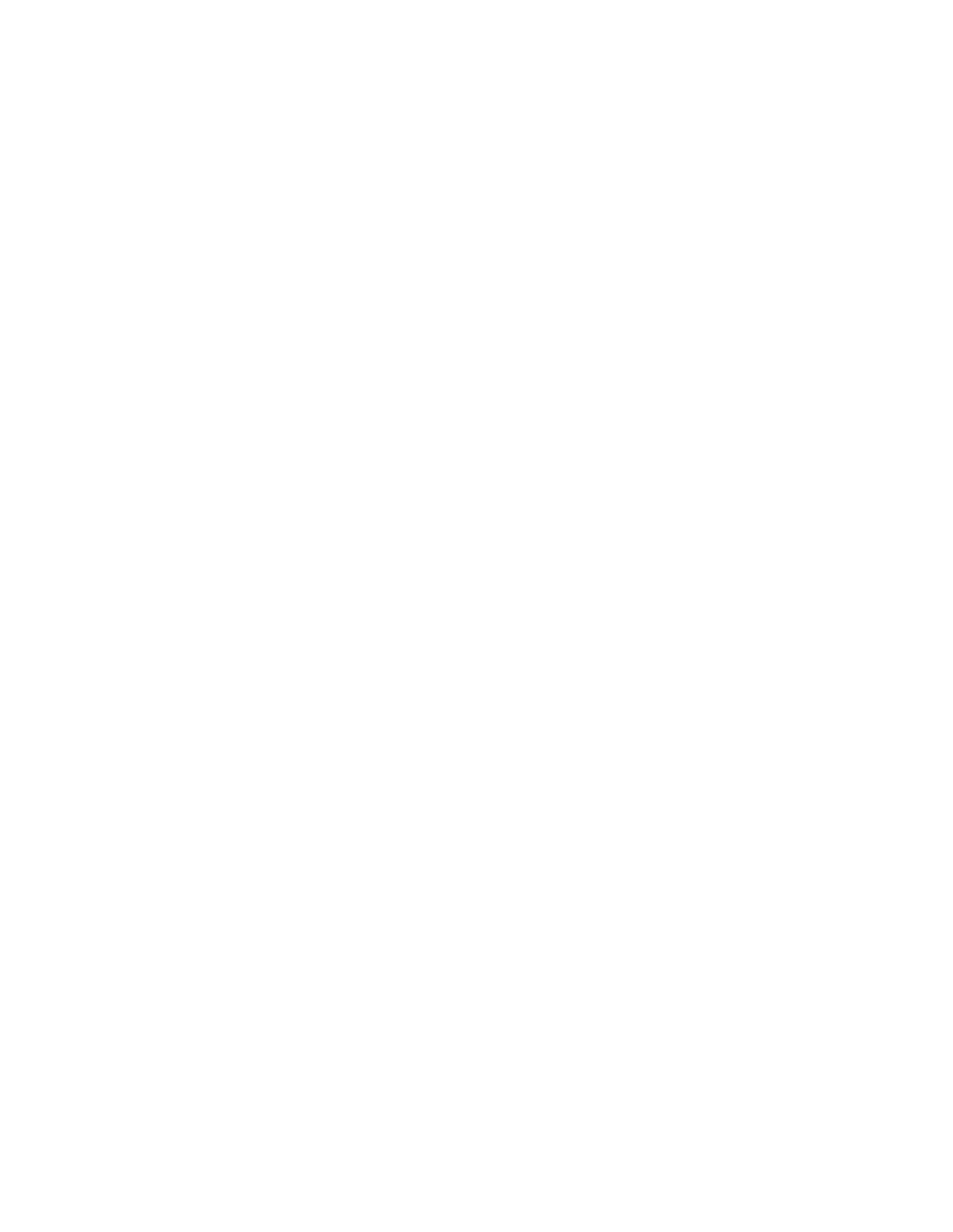A BILL to amend the Code of West Virginia, 1931, as amended, by adding thereto a new article, designated §16-8A-1, §16-8A-2, §16-8A-3, §16-8A-4, §16-8A-5, §16-8A-6, §16-8A-7, §16-8A-8, §16-8A-9, §16-8A-10, §16-8A-11, §16-8A-12, §16-8A-13, §16-8A-14, §16-8A- 15, §16-8A-16, and §16-8A-17, all relating to creating the West Virginia Medical Cannabis Act; defining terms; creating the West Virginia Medical Cannabis Commission; setting forth members of the West Virginia Medical Cannabis Commission; setting forth responsibilities for the West Virginia Medical Cannabis Commission; creating a special revenue account known as the West Virginia Medical Cannabis Commission Fund; requiring a portion of any profit to be spent for specific programs; detailing the fund's revenue sources and disbursements; detailing requirements of the commission to implement the provisions of the act; setting requirements for becoming a certifying physician; authorizing the commission to approve physician applications for certain medical conditions; requiring reporting to the Controlled Substances monitoring database; setting out conditions for which cannabis may be used; requiring certain annual reports to the Governor and Legislature; authorizing the commission to license medical cannabis growers and grower agents that meet certain requirements; setting forth certain parameters for licensed growers and grower agents; requiring a certain percentage of licenses be granted to persons in veterans agriculture programs; providing an exception for a qualifying patient to grow a specified amount without a license; authorizing the commission to license dispensaries and register dispensary agents; setting forth certain requirements for dispensaries and dispensary agents setting an initial limit on number of medical cannabis growers and dispensaries; authorizing commission to license the number of growers and dispensaries sufficient to meet demand as of July 1, 2020; authorizing the commission to license medical cannabis processors and register processor agents; authorizing testing laboratories; stating requirements for the commission's registration of independent laboratories; requiring the State Police and commission to enter a memorandum of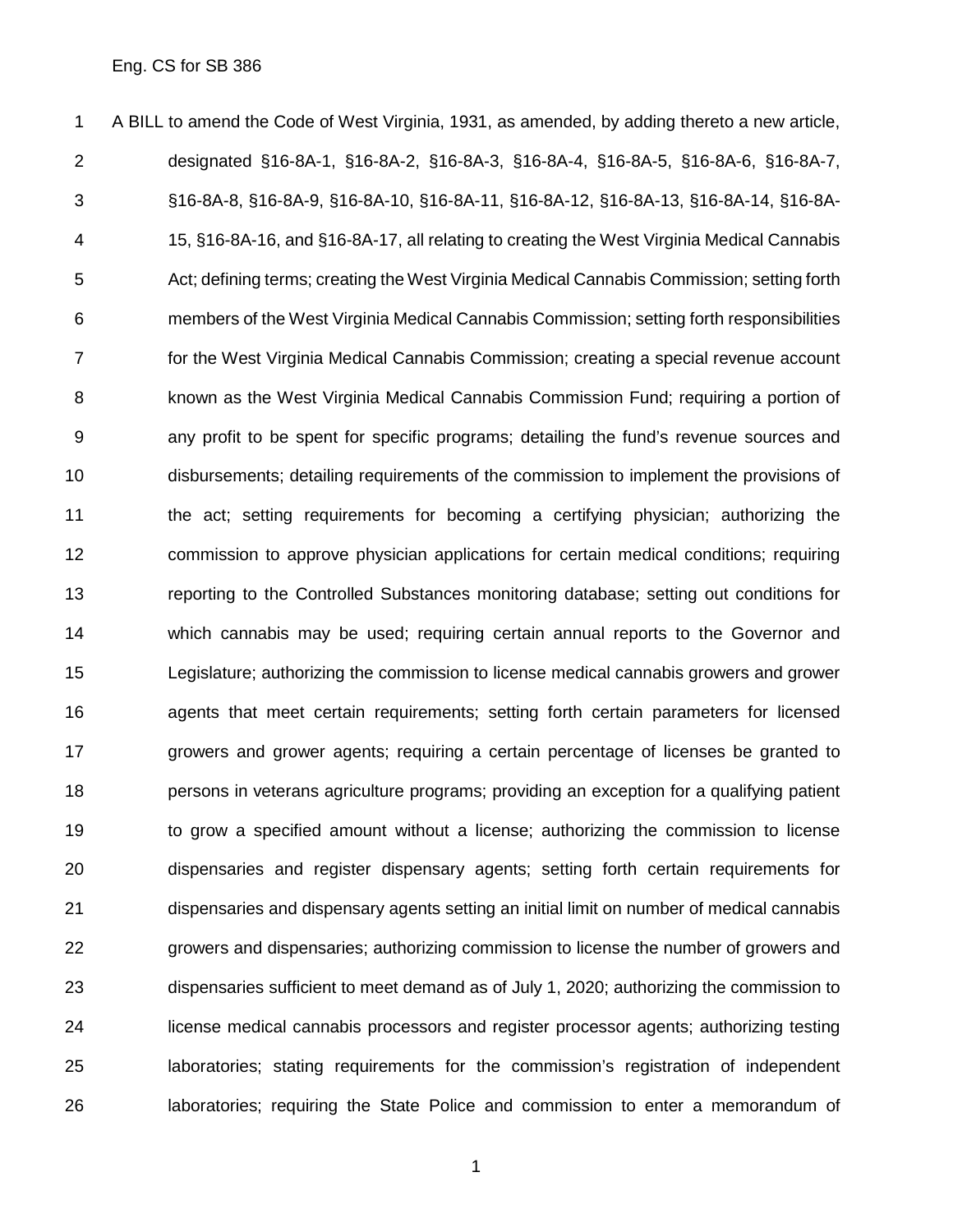understanding for criminal records checks and setting forth basic requirements; providing that certain persons licensed, registered and authorized under the act may not be subject to arrest, prosecution or any civil or administrative penalty, including a civil penalty or disciplinary action by a professional licensing board, or be denied any right or privilege, for the medical use of cannabis; creating a new criminal offense of distributing, possessing, manufacturing or using cannabis that has been diverted from an authorized medicinal use; specifically stating conduct related to cannabis that is not protected by the provisions of the act; authorizing state employees to recover certain counsel fees; empowering the Governor to suspend implementation of the act if the Governor determines certain federal action may occur; authorizing promulgation of emergency rules and the proposal of legislative rules for approval by the Legislature; and establishing effective dates.

*Be it enacted by the Legislature of West Virginia:*

 That the Code of West Virginia, 1931, as amended, be amended by adding thereto a new article, designated §16-8A-1, §16-8A-2, §16-8A-3, §16-8A-4, §16-8A-5, §16-8A-6, §16-8A-7, §16- 8A-8, §16-8A-9, §16-8A-10, §16-8A-11, §16-8A-12, §16-8A-13, §16-8A-14, §16-8A-15, §16-8A-16 and §16-8A-17, all to read as follows:

### **ARTICLE 8A. WEST VIRGINIA MEDICAL CANNABIS ACT.**

#### **§16-8A-1. Definitions.**

- As used in this article, the following words have the meanings indicated.
- (1) "Caregiver" means:
- (A) A person who has agreed to assist with a qualifying patient's medical use of cannabis;
- 4 and
- (B) For a qualifying patient under the age of eighteen years, a parent or legal guardian.
- (2) "Certifying physician" means an individual who: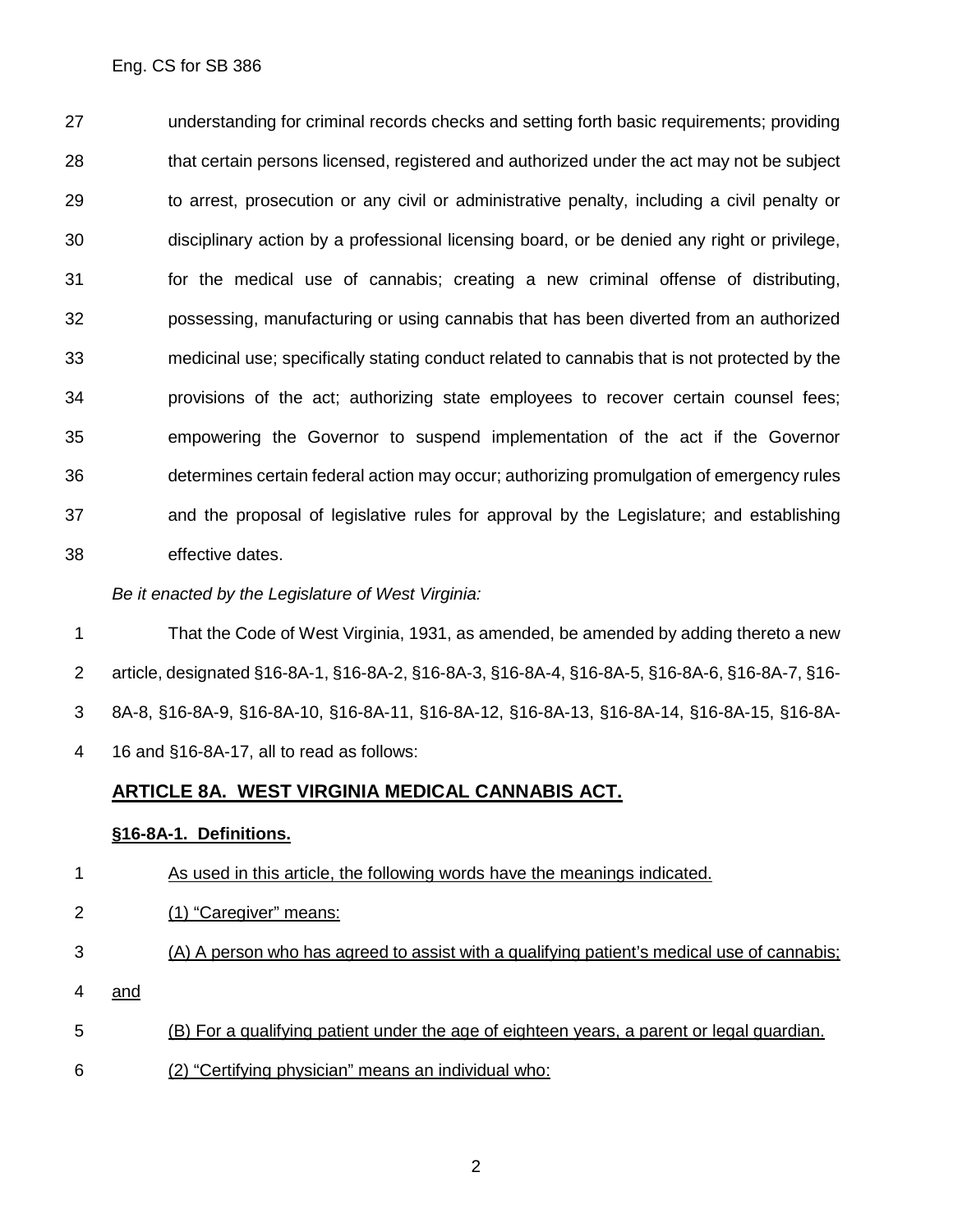- (A) Has an active, unrestricted license to practice medicine that was issued by the West
- Virginia Board of Medicine or the West Virginia Board of Osteopathic Medicine;
- (B) Is in good standing with the West Virginia Board of Medicine or the West Virginia Board
- of Osteopathic Medicine, whichever is applicable;
- (C) Has a valid and unencumbered authority to prescribe controlled substances; and
- (D) Is registered with the commission to make cannabis available to patients for medical
- use in accordance with regulations adopted by the commission.
- (3) "Commission" means the West Virginia Medical Cannabis Commission established
- under this article.
- (4) "Dispensary" means an entity licensed under this article that acquires, possesses,
- processes, transfers, transports, sells, distributes, dispenses, or administers cannabis, products
- 18 containing cannabis, related supplies, related products containing cannabis including food,
- tinctures, aerosols, oils, or ointments, or educational materials for use by a qualifying patient or
- caregiver.
- (5) "Dispensary agent" means an owner, a member, an employee, a volunteer, an officer,
- or a director of a dispensary.
- (6) "Fund" means the West Virginia Medical Cannabis Commission Fund established
- under this article.
- (7) "Grower" means an entity licensed under this article that:
- (A)(i) Cultivates, manufactures, processes, packages, or dispenses medical cannabis; or
- (ii) Processes medical cannabis products; and
- (B) Is authorized by the commission to provide cannabis to a qualifying patient, caregiver,
- processor, dispensary, or independent testing laboratory.
- (8) "Independent testing laboratory" means a facility, entity, or site that offers or performs
- tests related to the inspection and testing of cannabis and products containing cannabis.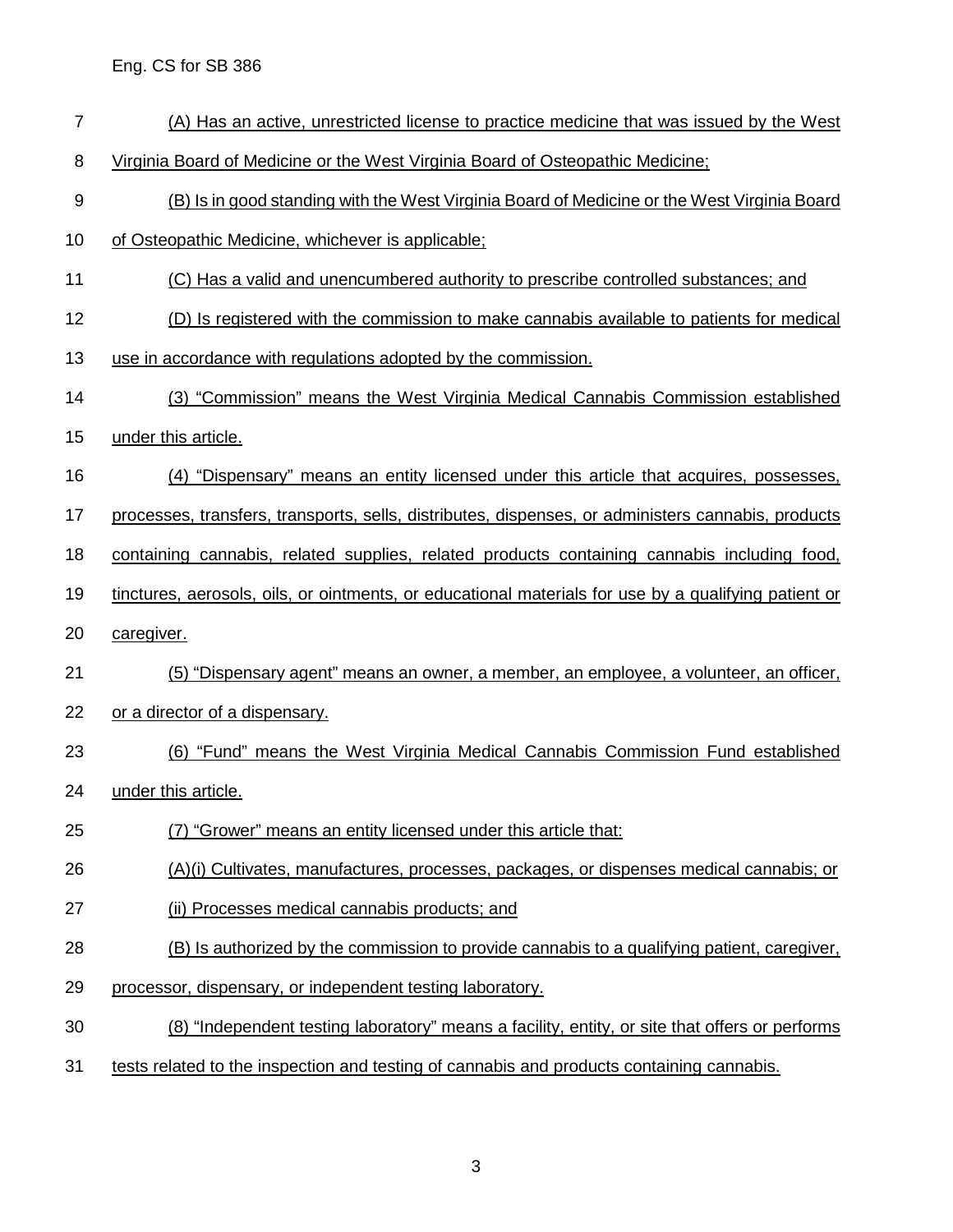- (9) "Medical cannabis grower agent" means an owner, an employee, a volunteer, an
- officer, or a director of a grower.
- (10) "Processor" means an entity that:
- (A) Transforms medical cannabis into another product or extract; and
- (B) Packages and labels medical cannabis.
- (11) "Processor agent" means an owner, member, employee, volunteer, officer, or director
- of a processor.
- (12) "Qualifying patient" means an individual who:
- (A) Has been provided with a written certification by a certifying physician in accordance
- with a bona fide physician–patient relationship; and
- (B) If under the age of eighteen years, has a caregiver.
- (13) "Written certification" means a certification that:
- (A) Is issued by a certifying physician to a qualifying patient with whom the physician has
- a bona fide physician–patient relationship; and
- (B) Includes a written statement certifying that, in the physician's professional opinion,
- after having completed an assessment of the patient's medical history and current medical
- 48 condition, the patient has a condition:
- (i) That meets the inclusion criteria and does not meet the exclusion criteria of the certifying
- physician's application; and
- (ii) For which the potential benefits of the medical use of cannabis would likely outweigh
- the health risks for the patient; and
- (C) May include a written statement certifying that, in the physician's professional opinion,
- a thirty–day supply of medical cannabis would be inadequate to meet the medical needs of the
- qualifying patient.
- (D) Written certifications referenced in this subdivision shall be written on tamper-resistant,
- noncopyable paper.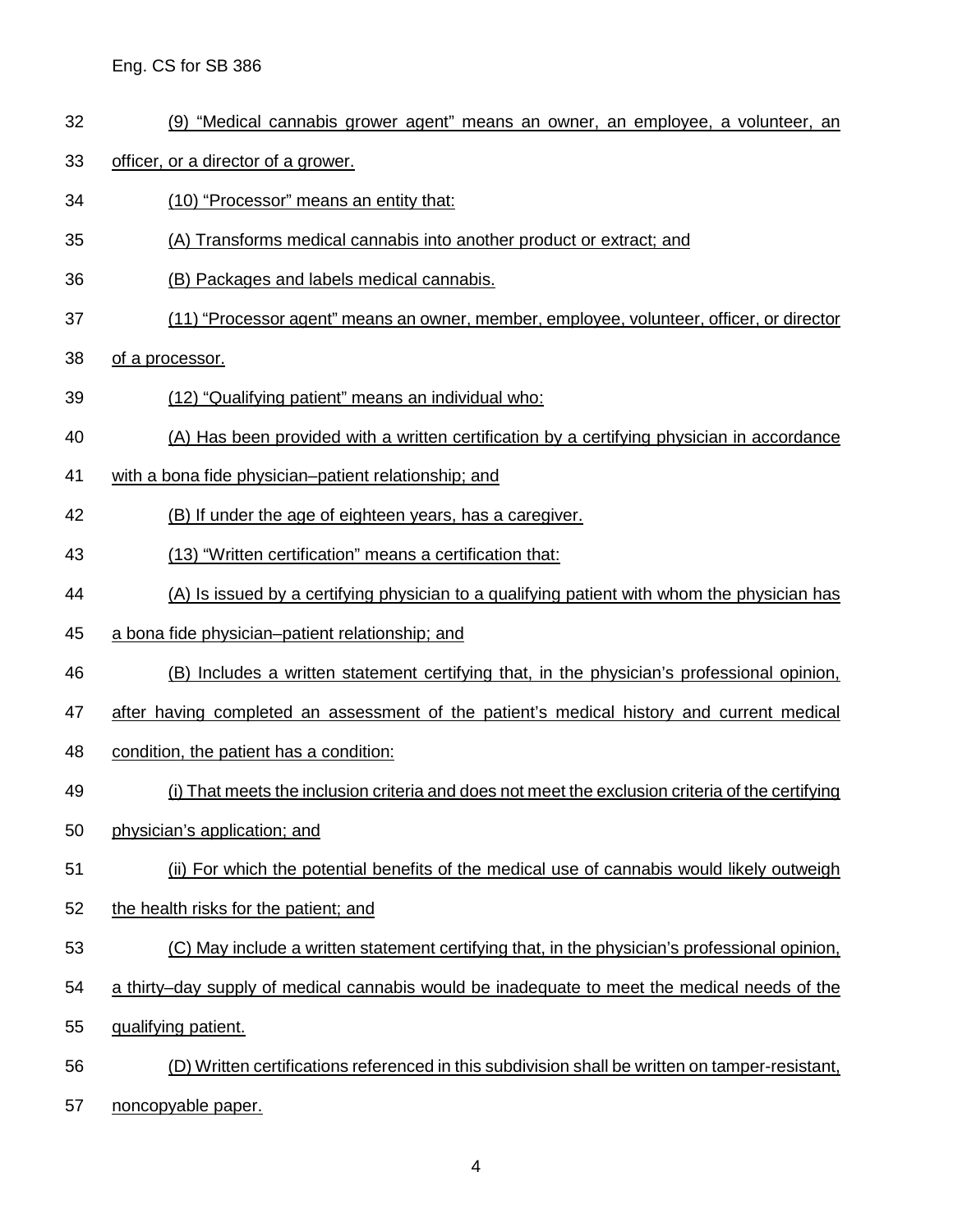# **§16-8A-2. Creation of West Virginia Medical Cannabis Commission.** (a) There is hereby created the West Virginia Medical Cannabis Commission. (b) The commission is an independent commission that functions within the Department of Health and Human Resources. (c) The purpose of the commission is to develop policies, procedures, guidelines, and regulations to implement programs to make medical cannabis available to qualifying patients in a safe and effective manner. (d) The commission shall develop identification cards for qualifying patients and caregivers. (e) The department shall adopt rules that establish the requirements for identification cards provided by the commission. The rules shall include: 11 (1) The information to be included on an identification card; (2) Requirements that ensure identification cards may not be tampered with or altered and 13 that the identification cards be noncopyable; (3) The method through which the commission will distribute identification cards; and (4) The method through which the commission will track identification cards. (f) The commission shall develop and maintain a website that: (1) Provides information on how an individual can obtain medical cannabis in the state; and (2) Provides contact information for licensed dispensaries. **§16-8A-3. Makeup of commission and creation of the West Virginia Medical Cannabis Commission Fund.** (a) The commission shall consist of the following sixteen members: (1) The Secretary of the Department of Health and Human Resources, or the secretary's designee; (2) The Commissioner of the Department of Agriculture, or the commissioner's designee;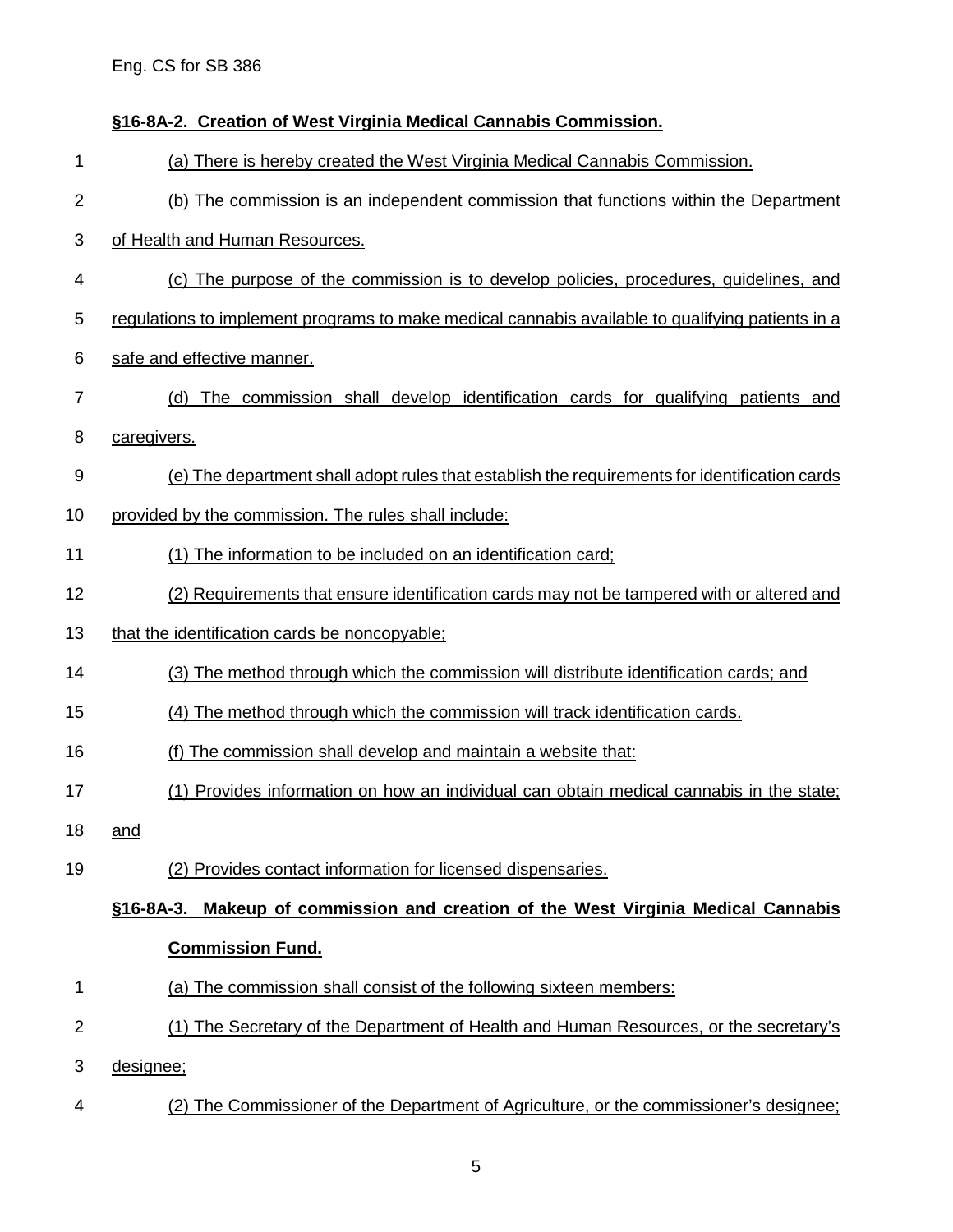- (3) The West Virginia Treasurer, or the Treasurer's designee; and
- (4) The following twelve members, appointed by the Governor:
- (i) Two members of the public who support the use of cannabis for medical purposes and
- who are or were patients who found relief from the use of cannabis;
- (ii) One member designated by the West Virginia Association of Alcoholism and Drug
- Counselors;
- (iii) Two physicians licensed to practice in this state;
- (iv) One nurse practitioner licensed to practice in this state with experience in hospice
- care;
- (v) One pharmacist licensed to practice in this state;
- (vi) One pharmacologist who has experience in the science of cannabis with experience
- 16 in and a knowledge of the uses, effects and modes of actions of drugs;
- (vii) One representative of the West Virginia State Bar;
- 18 (viii) One representative of law enforcement;
- (ix) An attorney licensed in this state who is knowledgeable about medical cannabis laws
- in the United States; and
- (x) An individual with experience in horticulture, recommended by the Department of
- Agriculture.
- (b)(1) The term of a member is four years. However, the Governor shall set the terms of
- the initial members of the commission by executive order such that three expire after one year,
- three expire after two years, and three expire after three years in order to stagger the membership
- 26 terms of the commission.
- (2) At the end of a commission member's term, he or she shall continue to serve until a
- successor is appointed and qualified.
- (3) A member may not serve more than three consecutive full terms.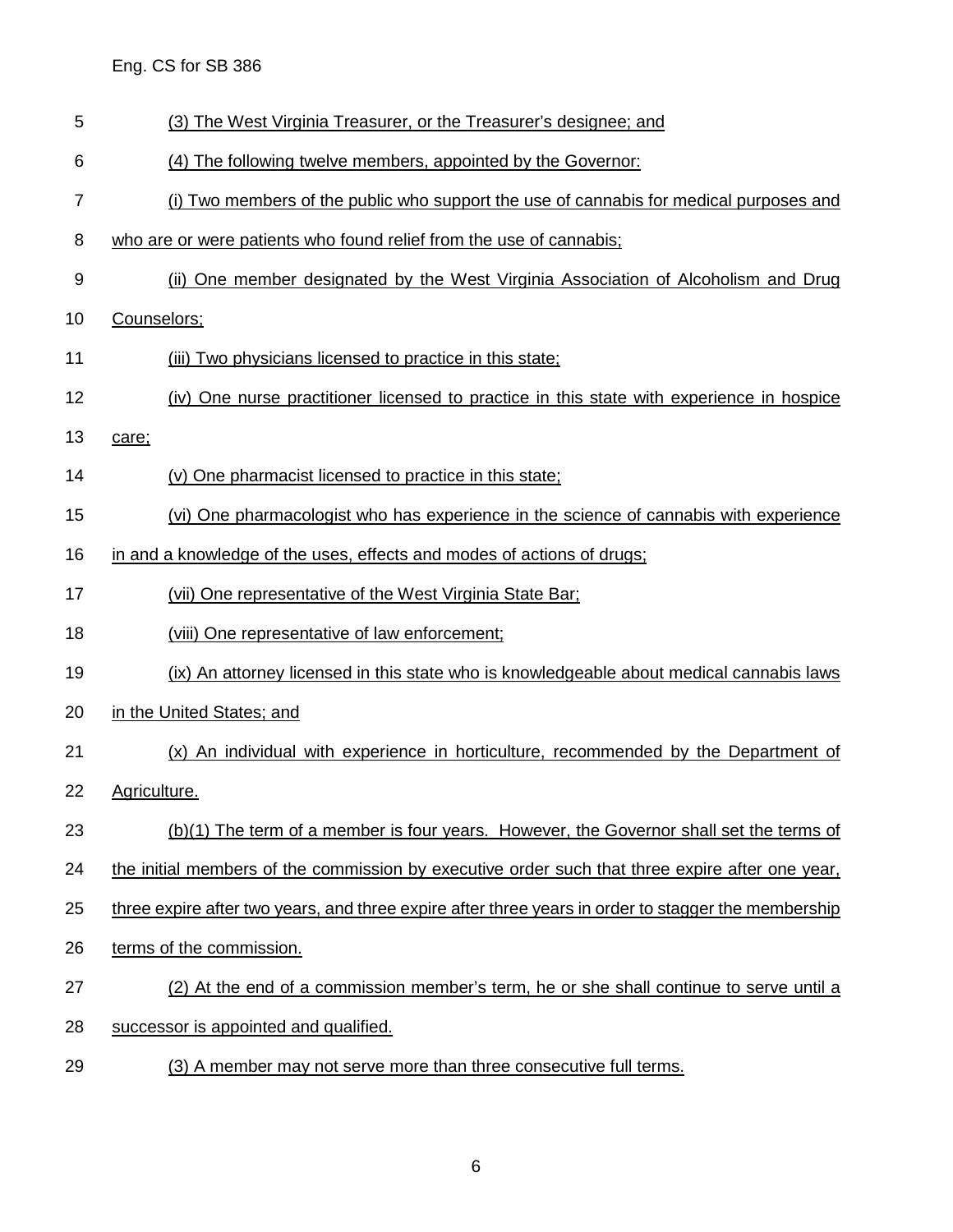- (4) A member who is appointed after a term has begun serves only for the rest of the term
- and until a successor is appointed and qualifies.
- (c) The Governor shall designate the chair from among the members of the commission.
- (d) A majority of the full authorized membership of the commission is a quorum.
- (e) A member of the commission may not receive compensation, but shall be entitled to
- reimbursement for expenses incurred while engaged in the discharge of official duties, not to
- exceed the amount paid to members of the Legislature.
- (f) The commission may employ staff, including contractual staff, in accordance with the funds provided in the annual state budget.
- 
- (g) The commission may set reasonable fees that shall be sufficient to cover the costs of
- 40 operating the commission in conformity with the duties imposed upon it by the provisions of this
- article.
- (h)(1) There is hereby created in the State Treasury a separate special revenue account,
- 43 which shall be an interest-bearing account, to be known as the West Virginia Medical Cannabis
- Commission Fund.
- (2) The commission shall administer the fund.
- (3) Any balance remaining in the fund at the end of any state fiscal year reverts to the
- General Revenue Fund: *Provided,* That annually ten percent of the funds shall be dedicated to
- educational programs regarding safe cannabis use and supporting controlled substance and
- alcohol recovery programs. The commission shall establish a procedure for disbursement by rule.
- (4) The fund shall be subject to an audit by the West Virginia Legislative Auditor's Office.
- (5) The Treasurer shall pay out money from the fund as directed by the commission.
- (6) The fund consists of:
- (A) Any money appropriated by the Legislature to the fund;
- (B) Any other money from any other source accepted for the benefit of the fund, in
- accordance with any conditions adopted by the commission for the acceptance of donations or
- gifts to the fund; and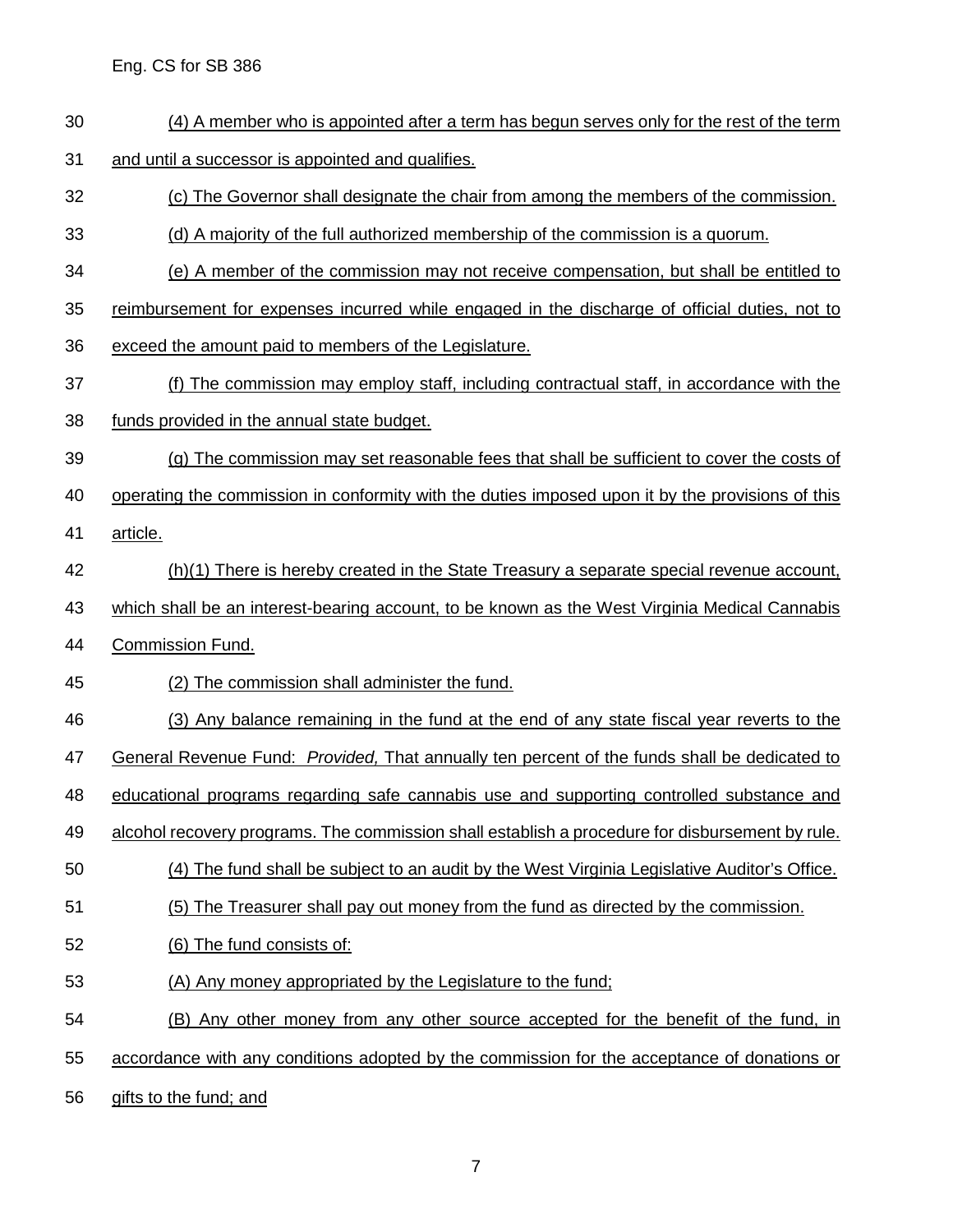(C) Any fees collected by the commission under this article.

#### **§16-8A-4. Certifying physician's registration.**

- (a) The commission shall register as a certifying physician an individual who:
- (1) Meets the requirements of this article; and
- (2) Submits application materials that meet the requirements of this article.
- (b) To be registered as a certifying physician, a physician shall submit a proposal to the
- commission that includes:
- (1) The reasons for including a patient under the care of the physician for the purposes of
- this article, including the patient's qualifying medical conditions;
- (2) An attestation that a standard patient evaluation will be completed, including a history,
- a physical examination, a review of symptoms, and other pertinent medical information; and
- 10 (3) The physician's plan for the ongoing assessment and follow–up care of a patient, and
- for collecting and analyzing data.
- (c) The commission may not require an individual to meet requirements in addition to the
- 13 requirements listed in subsections (a) and (b) of this section to be registered as a certifying
- physician.
- (d)(1) The commission shall consider for approval physician applications for the following
- medical conditions:
- (A) Chronic or debilitating diseases or medical conditions that result in a patient being
- admitted into Hospice or receiving palliative care; and
- (B) Chronic or debilitating diseases or medical conditions or the treatment of chronic or
- debilitating diseases or medical conditions that produce:
- (i) Cachexia, anorexia, or wasting syndrome;
- (ii) Severe or chronic pain that does not find effective relief through standard pain
- medication;
- (iii) Severe nausea;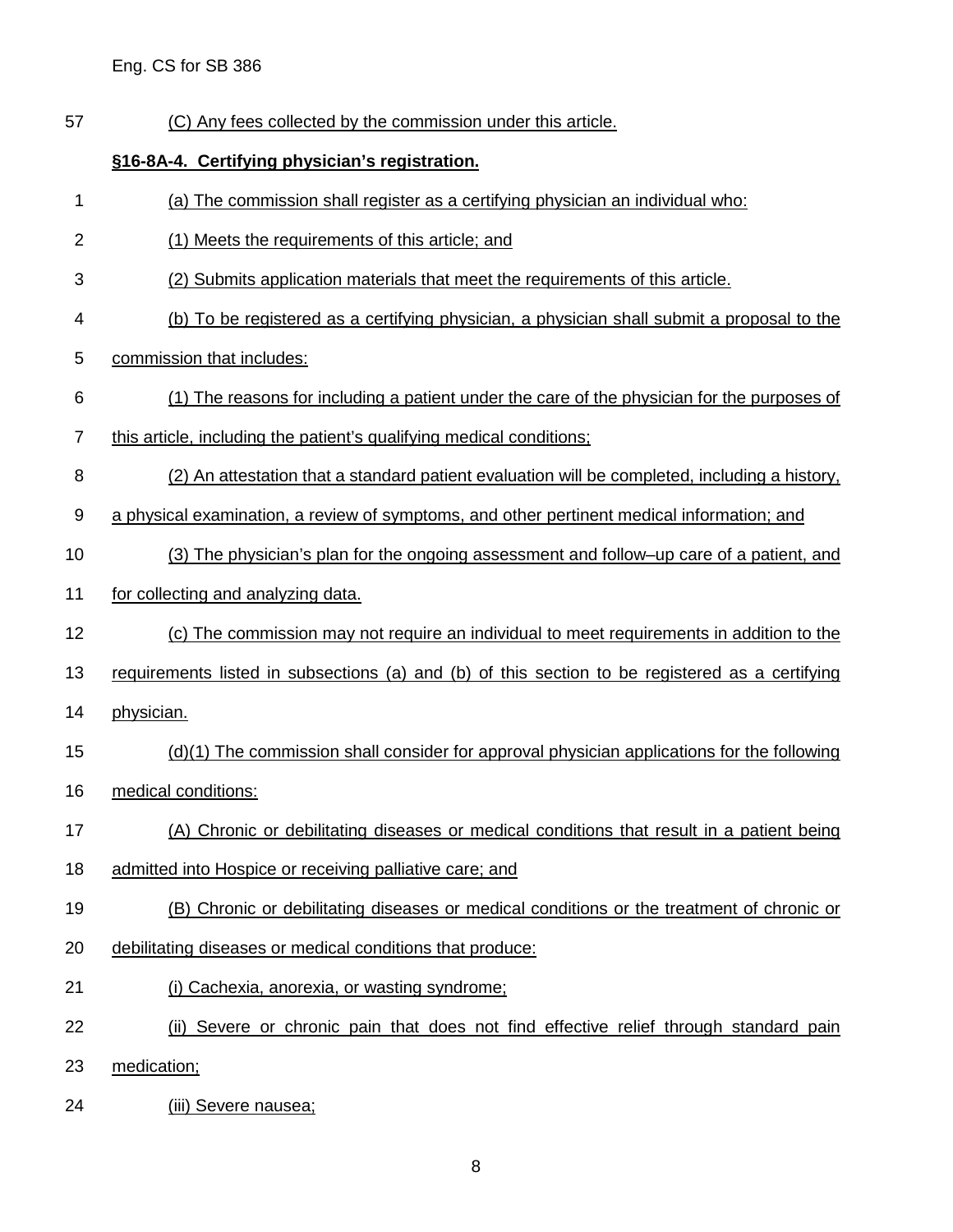- (iv) Seizures;
- (v) Severe or persistent muscle spasms; or
- (vi) Refractory generalized anxiety disorder.
- (C) Post-traumatic stress disorder.
- (2) The commission may not limit treatment of a particular medical condition to one class
- of physicians.
- (e) The commission may approve applications that include any other condition that is
- severe and for which other medical treatments have been ineffective if the symptoms reasonably
- can be expected to be relieved by the medical use of cannabis.
- (f)(1) A certifying physician or the spouse of a certifying physician may not receive any
- gifts from or have an ownership interest in a medical cannabis grower, a processor, or a
- dispensary.
- (2) A certifying physician may receive compensation from a medical cannabis grower, a processor, or dispensary if the certifying physician:
- 
- (A) Obtains the approval of the commission before receiving the compensation; and
- (B) Discloses the amount of compensation received from the medical cannabis grower,
- processor, or dispensary to the commission.
- (g)(1) A qualifying patient may be a patient of the certifying physician or may be referred
- to the certifying physician.
- 44 (2) A certifying physician shall provide each written certification to the commission.
- (3) On receipt of a written certification provided under subdivision (2) of this subsection,
- the commission shall issue an identification card to each qualifying patient or caregiver named in
- the written certification.
- (4) A certifying physician may discuss medical cannabis with a patient.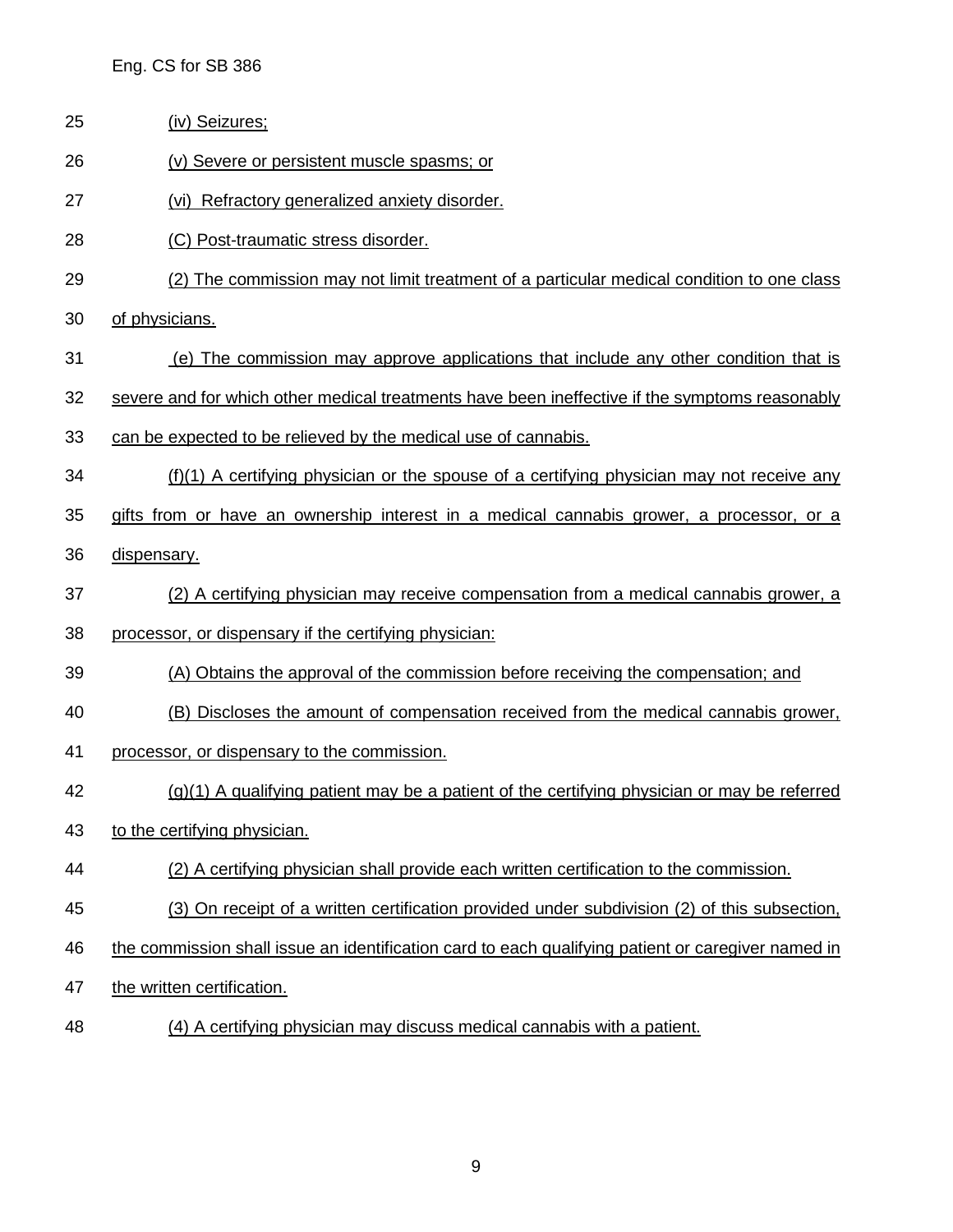- (5)(A) Except as provided in paragraph (B) of this subdivision, a qualifying patient or
- caregiver may obtain medical cannabis only from a medical cannabis grower licensed by the
- commission or a dispensary licensed by the commission.
- (B) A qualifying patient under the age of eighteen years may obtain medical cannabis only
- through his or her caregiver.
- (6)(A) A caregiver may serve no more than five qualifying patients at any time.
- (B) A qualifying patient may have no more than two caregivers.
- (h)(1) A certifying physician shall register biennially.
- (2) The commission shall grant or deny a renewal of a registration for approval based on
- the physician's performance in complying with rules adopted by the commission.
- (i) Certifying physicians shall report all certifications for qualifying patients as set forth in
- this article to the Controlled Substances Monitoring Database as set forth in article nine, chapter
- sixty-A of this code.

### **§16-8A-5. Reporting requirement.**

- 1 On or before January 31 each year, the commission shall report to the Governor and the
- Joint Committee on Government and Finance the commission's activities over the course of the
- previous year.

## **§16-8A-6. Medical cannabis growers and grower agents.**

- (a)(1) The commission may license medical cannabis growers that meet all requirements
- established by the commission to operate in the state to provide cannabis to:
- (A) Processors licensed by the commission under this article;
- (B) Dispensaries licensed by the commission under this article;
- (C) Qualifying patients and caregivers; and
- (D) Independent testing laboratories registered with the commission under this article.
- (2)(A) Except as provided in paragraph (B) of this subdivision, the commission may license
- no more than fifteen medical cannabis growers.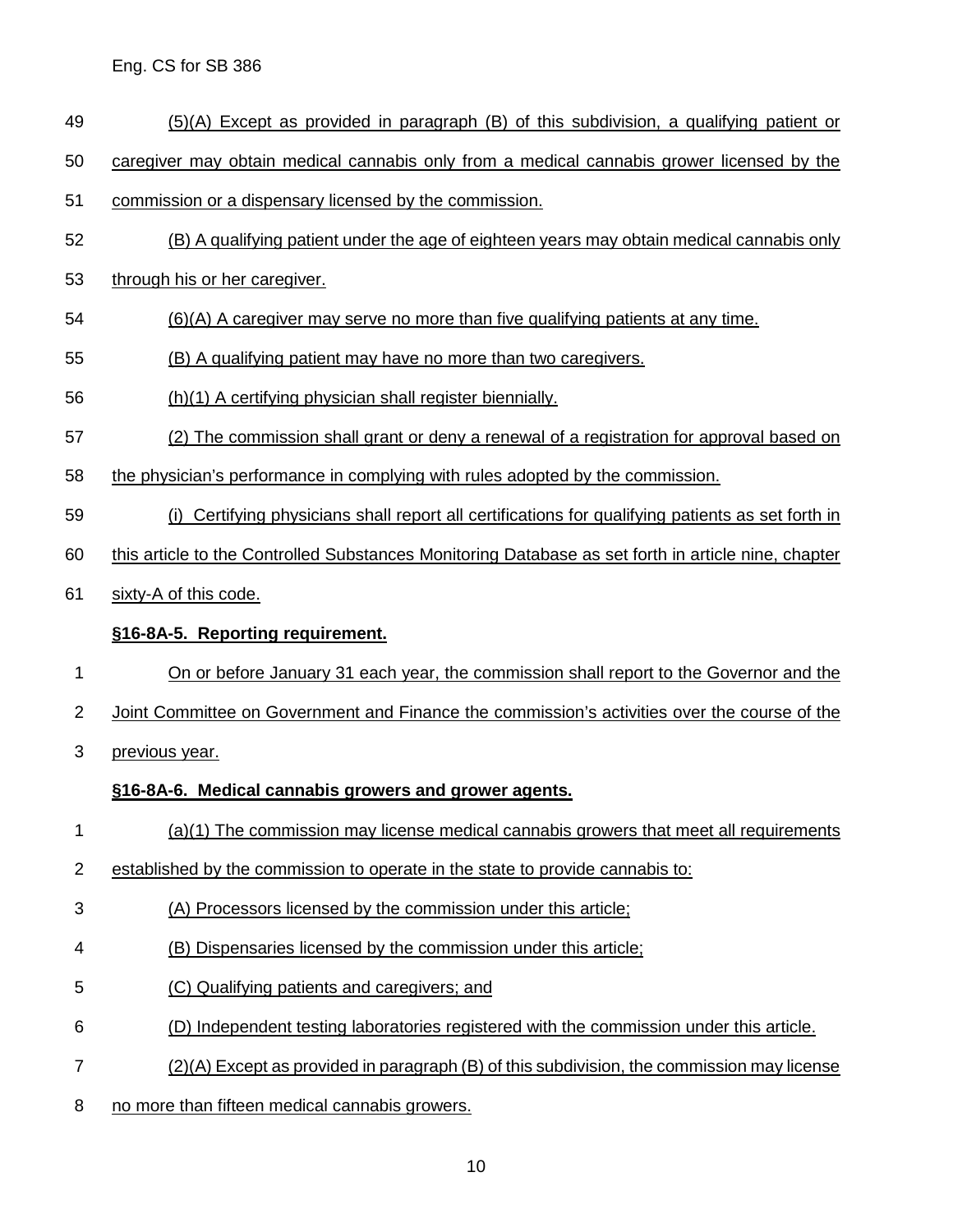(B) Beginning July 1, 2020, the commission may issue the number of licenses necessary to meet the demand for medical cannabis by qualifying patients and caregivers in an affordable, accessible, secure, and efficient manner. (C) The commission shall establish an application review process for granting medical cannabis grower licenses in which applications are reviewed, evaluated, and ranked based on criteria established by the commission. (D) If the commission finds sufficient availability, at least ten percent of the licenses granted pursuant to this section shall be to persons participating in a veterans' agriculture program. (E) The commission may not issue more than one medical cannabis grower license to each applicant. (F) A grower shall pay an application fee in an amount to be determined by the commission consistent with this article. (3) The commission shall set standards for licensure as a medical cannabis grower to ensure public safety and safe access to medical cannabis, which may include a requirement for the posting of security. (4) Each medical cannabis grower agent shall: (A) Be registered with the commission before the agent may volunteer or work for a licensed grower; and (B) Obtain state and national criminal history records checks in accordance with section twelve of this article. (5)(A) A licensed grower shall apply to the commission for a registration card for each grower agent by submitting the name, address, and date of birth of the agent. (B) Within one business day after a grower agent ceases to be associated with a grower, the grower shall notify the commission and return the grower agent's registration card to the commission. On receipt of the notice, the commission shall immediately revoke the registration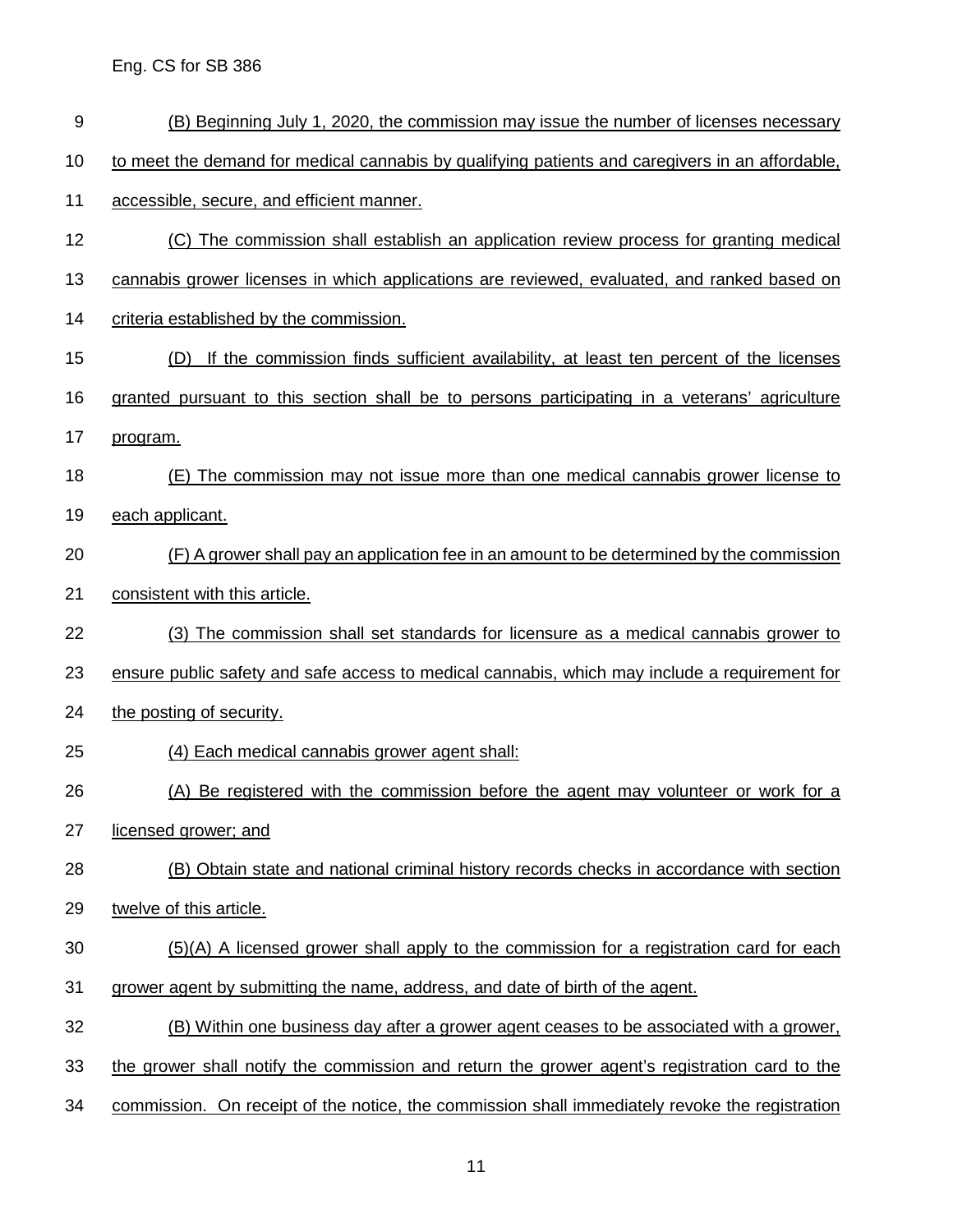- card of the grower agent and, if the registration card was not returned to the commission, notify
- the Superintendent of the West Virginia State Police.
- (C) The commission may not register a person as a grower agent who has been convicted
- of a felony drug offense.
- (6)(A) A medical cannabis grower license is valid for four years on initial licensure.
- (B) A medical cannabis grower license is valid for two years on renewal.
- (7) An application to operate as a medical cannabis grower may be submitted in paper or
- electronic form.
- (8)(A) The commission may encourage licensing medical cannabis growers that grow
- strains of cannabis, including strains with high cannabidiol content, with demonstrated success in
- alleviating symptoms of specific diseases or conditions.
- (B) The commission may encourage licensing medical cannabis growers that prepare
- medical cannabis in a range of routes of administration.
- (9)(A) The commission shall:
- (i) Actively seek to achieve geographic diversity when licensing medical cannabis growers;
- and
- (ii) Encourage applicants who qualify as a minority-owned business, as that term is defined
- in section fifty-nine, article three, chapter five-a of this code.
- (B) Beginning July 1, 2020, a grower licensed under this article to operate as a medical
- cannabis grower shall report annually to the commission regarding geographic diversity and
- minority ownership and employees of the grower.
- (10) An entity seeking licensure as a medical cannabis grower shall meet local zoning and
- planning requirements.
- (b) An entity licensed to grow medical cannabis under this section may provide cannabis
- only to:
- (1) Processors licensed by the commission under this article;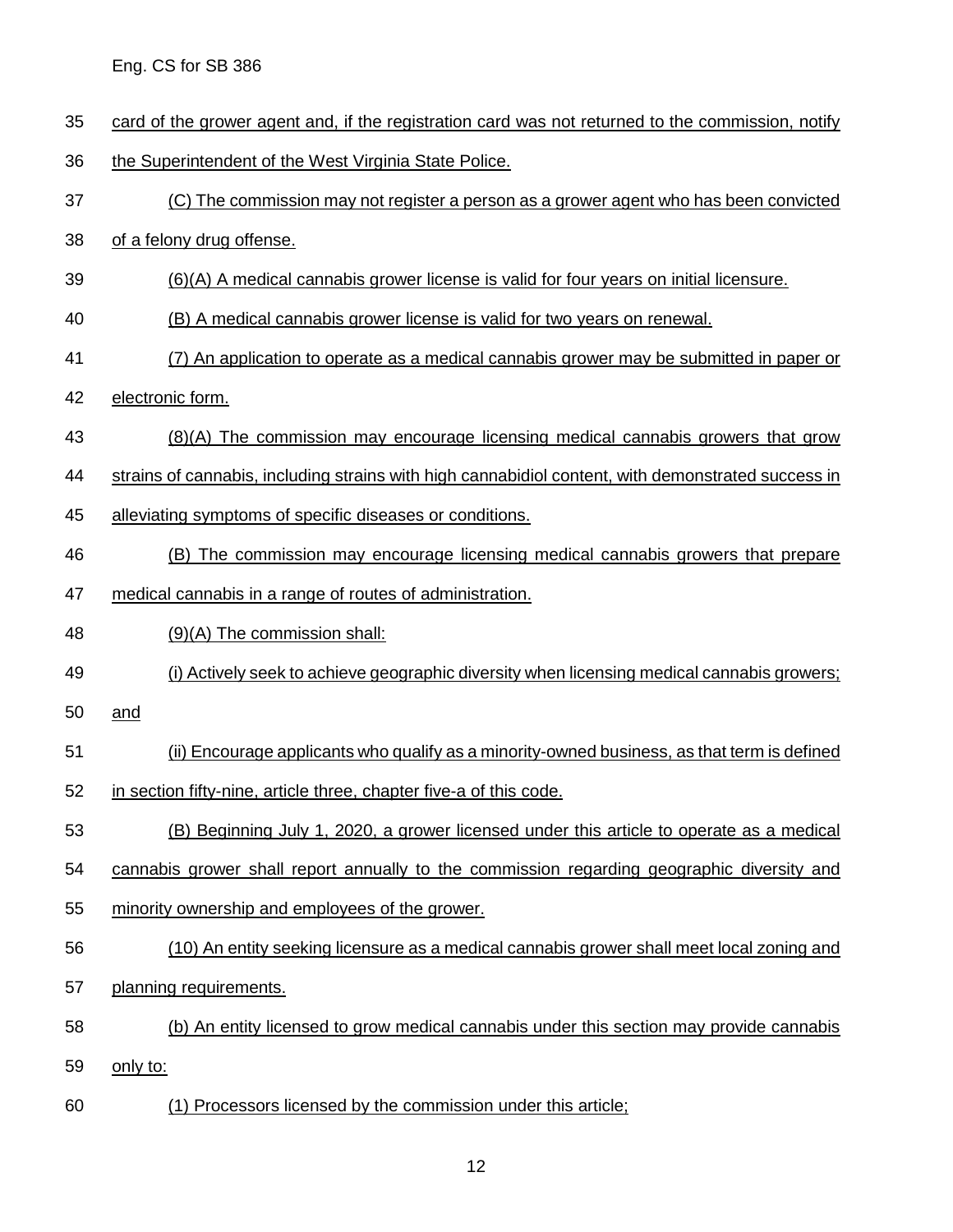- (2) Dispensaries licensed by the commission under this article;
- (3) Qualified patients;
- (4) Caregivers; and
- (5) Independent testing laboratories registered with the commission under this article.
- (c)(1) An entity licensed to grow cannabis under this section may only dispense cannabis
- from a facility of a grower that is also licensed as a dispensary.
- (2) An entity licensed to grow medical cannabis under this section may be licensed to grow
- and process medical cannabis on the same premises.
- (d) An entity licensed to grow medical cannabis under this section shall ensure that safety
- precautions established by the commission are followed by any facility operated by the grower.
- (e) The commission shall establish requirements for security and the manufacturing
- process that a grower must meet to obtain a license under this section, including, but not limited
- to, a requirement for a product-tracking system.
- (f) A grower licensed under this section shall allow the commission and its agents to
- inspect licensed facilities.
- (g) The commission is authorized to impose penalties or rescind the license of a grower
- 77 that does not meet the standards for licensure set by the commission.
- (h) Notwithstanding any provision of law to the contrary, a qualifying patient is exempt
- from the provisions of this section and may grow and cultivate no more than two mature cannabis
- 80 plants solely for his or her own use in accordance with the certification from a certifying physician.
- A qualifying patient remains subject to the prohibitions set forth in section four hundred one, article
- 82 four, chapter sixty-A of this code for delivery or distribution of any cannabis which is grown and
- possessed pursuant to this subsection.

#### **§16-8A-7. Dispensaries.**

- (a) The Commission is hereby authorized to license dispensaries of medical cannabis.
- (b) To be licensed as a dispensary, an applicant must submit to the commission: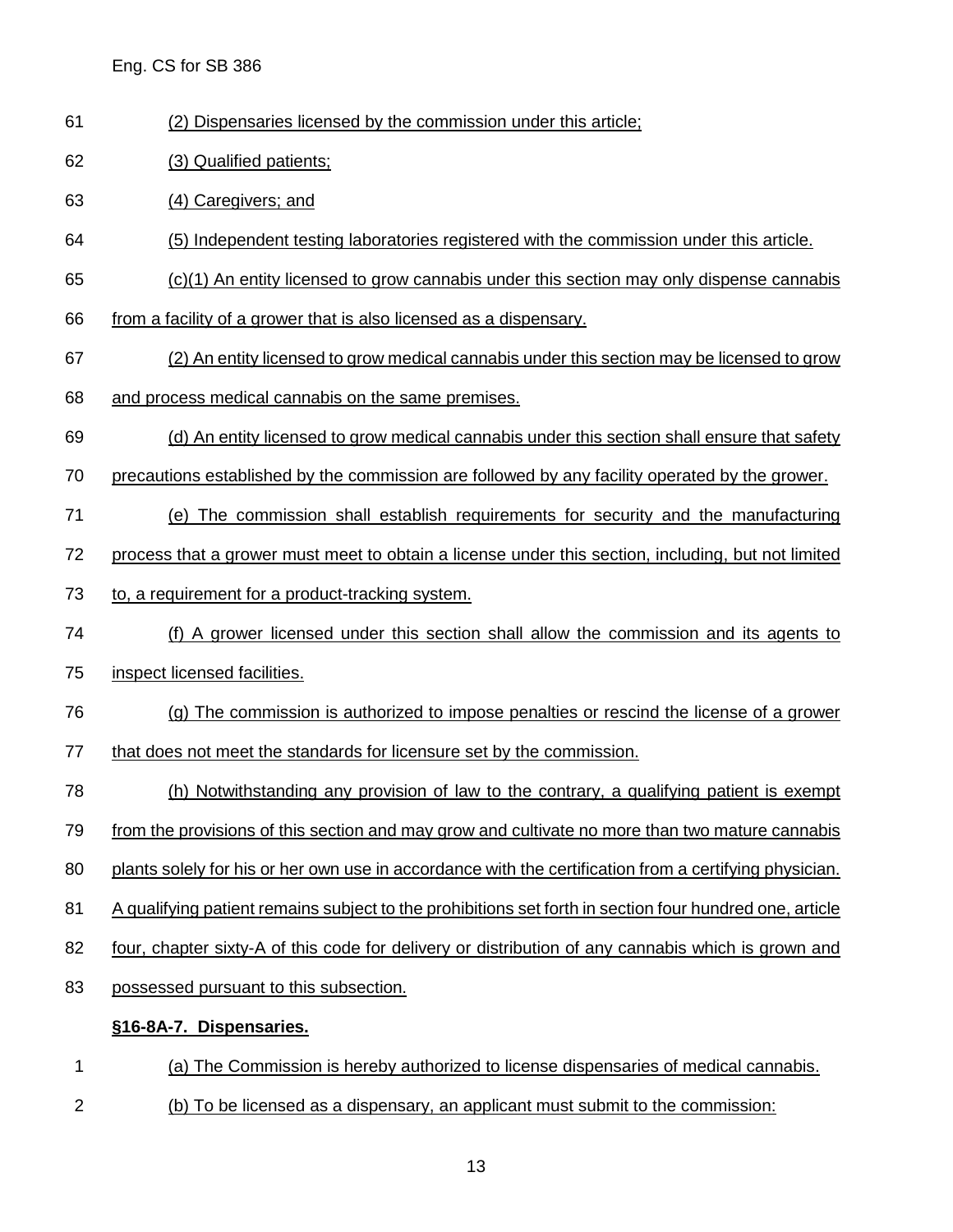(1) An application fee in an amount to be determined by the commission consistent with this article; and (2) An application that includes: (A) The legal name and physical address of the proposed dispensary; (B) The name, address, and date of birth of each principal officer and each director, none of whom may have served as a principal officer or director for a dispensary that has had its license revoked; and (C) Operating procedures that the dispensary will use, consistent with commission regulations for oversight, including storage of cannabis and products containing cannabis only in enclosed and locked facilities. (c) The commission shall: 14 (1) Establish an application review process for granting dispensary licenses in which applications are reviewed, evaluated, and ranked based on criteria established by the commission; and (2) Actively seek to achieve geographic diversity when licensing dispensaries. (d) (1) Upon initial issuance, a license to dispense medical cannabis shall be valid for four years. (2) Upon renewal, a dispensary license shall be valid for two years. (e) A dispensary licensed under this section or a dispensary agent registered under section eight of this article may not be prosecuted or penalized under state law for acquiring, possessing, processing, transferring, transporting, selling, distributing, or dispensing cannabis, products containing cannabis, related supplies, or educational materials for use by a qualifying patient or a caregiver in compliance with the provisions of this article. (f) The commission shall establish requirements for security and product handling procedures that a dispensary must meet to obtain a license under this section, including a requirement for a product–tracking system.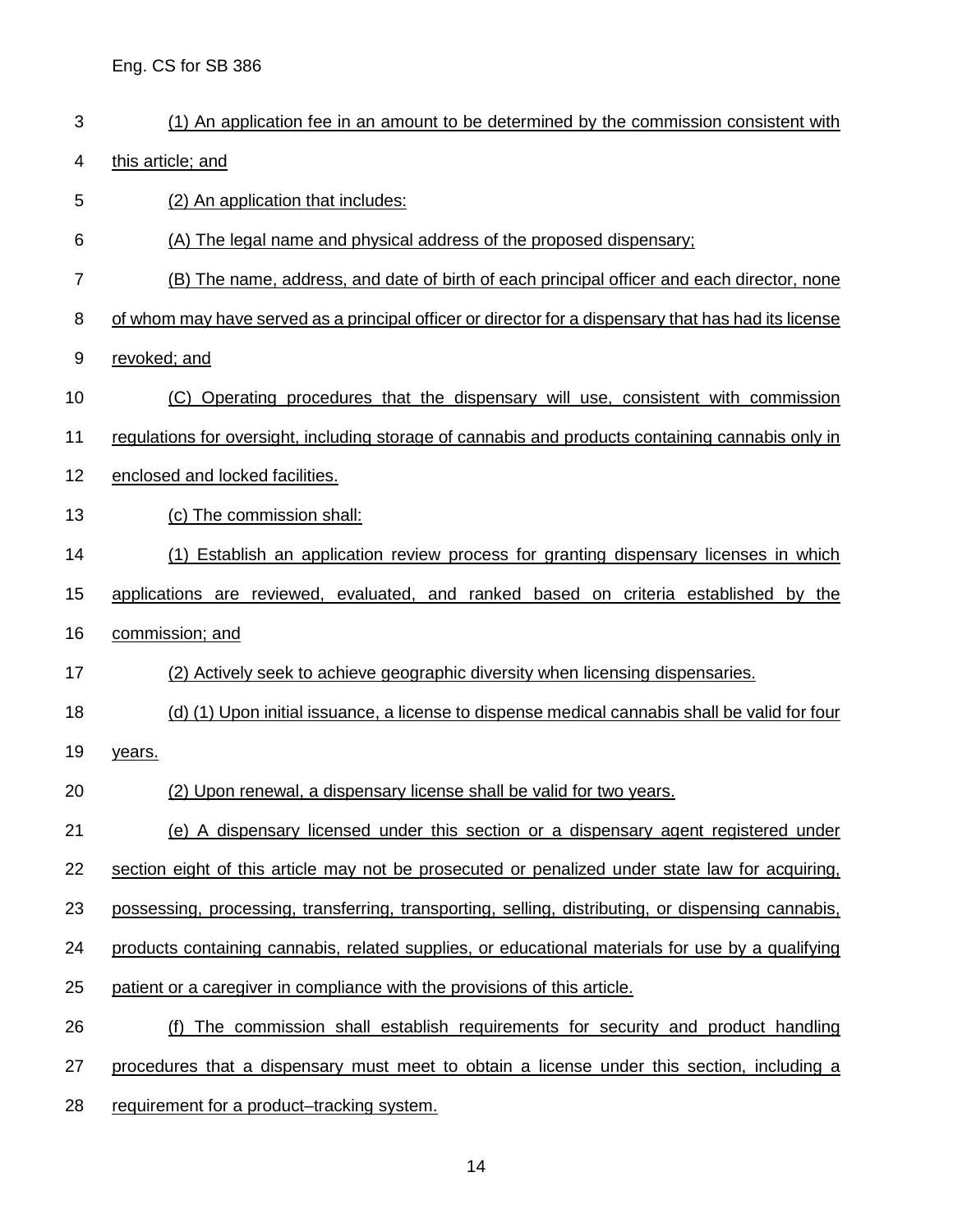- (g) A dispensary licensed under this section shall allow the Commission and its agents to
- inspect licensed facilities at any time without the necessity of a warrant to ensure compliance with
- this article.
- (h) The commission may impose penalties or rescind the license of a dispensary that does
- not meet the standards for licensure set by the commission.
- (i) Each dispensary licensed under this section shall submit to the commission a quarterly
- report which shall include:
- (1) The number of patients served;
- (2) The county of residence of each patient served;
- (3) The medical condition for which medical cannabis was recommended;
- (4) The type and amount of medical cannabis dispensed; and
- (5) If available, a summary of clinical outcomes, including adverse events and any cases
- of suspected diversion.
- (j)(1) Except as provided by subdivision (2) of this subsection, the commission may license
- 43 no more than sixty medical cannabis dispensaries;
- (2) Beginning July 1, 2020, the commission may issue the number of licenses necessary
- 45 to meet the demand for medical cannabis by qualifying patients and caregivers by an affordable,
- accessible, secure and efficient manner.
- (k) The quarterly report required by the provisions of subsection (i) of this section shall not
- include personal identifying information of qualifying patients.

### **§16-8A-8. Dispensary agents.**

- 1 (a) A dispensary agent shall:
- (1) Be at least twenty-one years old;
- (2) Be registered with the commission before the agent may volunteer or work for a
- dispensary; and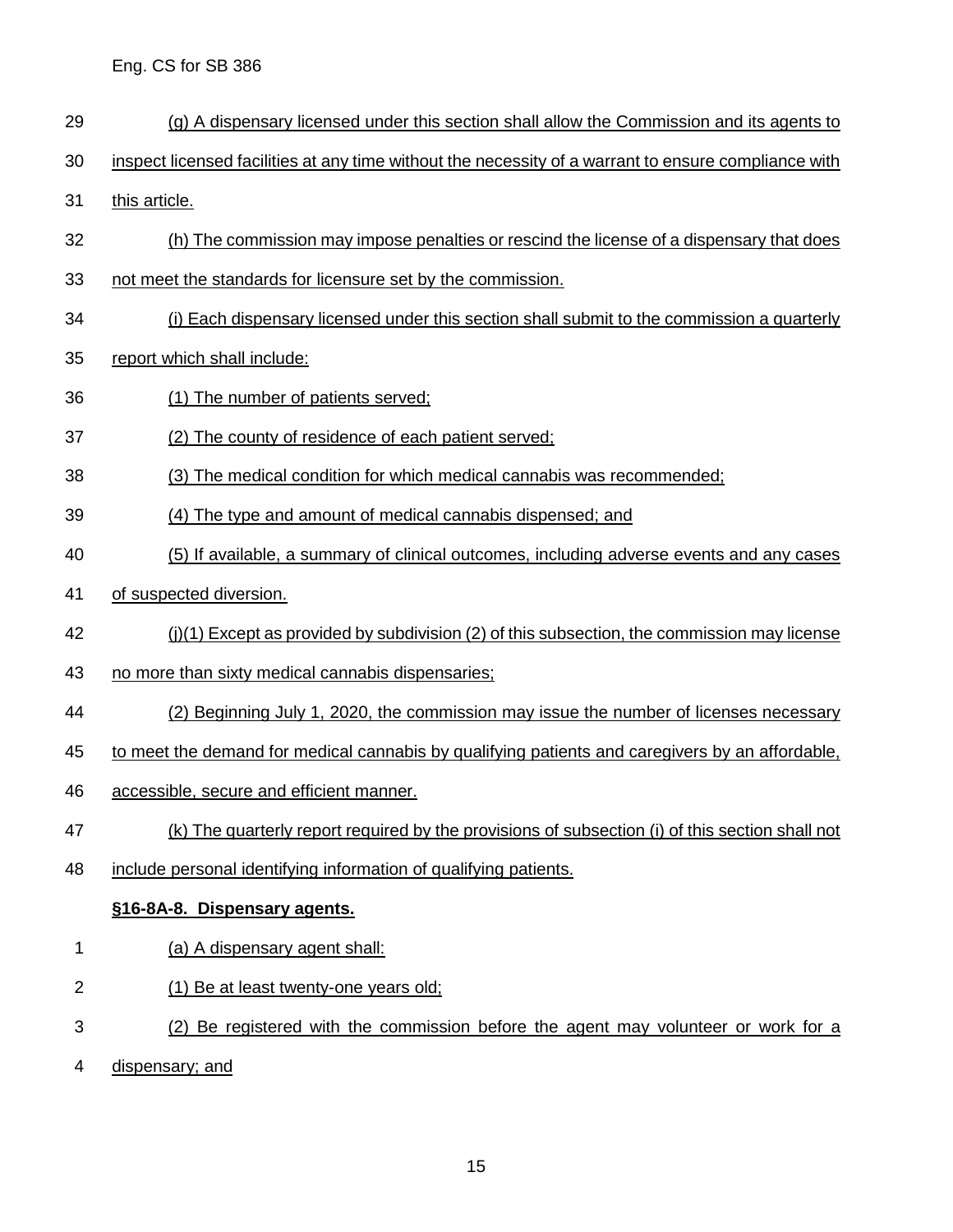- (3) Obtain state and national criminal history records check in accordance with section
- twelve of this article.
- (b) A dispensary shall apply to the commission for a registration card for each dispensary
- agent by submitting the name, address, and date of birth of the agent.
- 9 (c)(1) Within one business day after a dispensary agent ceases to be associated with a
- dispensary, the dispensary shall:
- (A) Notify the commission; and
- (B) Return the dispensary agent's registration card to the commission.
- (2) On receipt of a notice described in subdivision (1) of this subsection, the commission
- shall:
- (A) Immediately revoke the registration card of the dispensary agent; and
- 16 (B) If the registration card was not returned to the commission, notify the Superintendent
- 17 of the West Virginia State Police.
- 18 (d) An individual who has been convicted of a felony drug offense may not register as a
- dispensary agent.

#### **§16-8A-9. Processors.**

- (a) The Commission is hereby authorized to license processors of medical cannabis.
- (b) To be licensed as a processor, an applicant must submit to the commission:
- (1) An application fee in an amount to be determined by the commission in accordance
- with this article; and
- (2) An application that includes:
- (A) The legal name and physical address of the proposed processor;
- (B) The name, address, and date of birth of each principal officer and director, none of
- whom may have served as a principal officer or director for a licensee under this article that has
- had its license revoked; and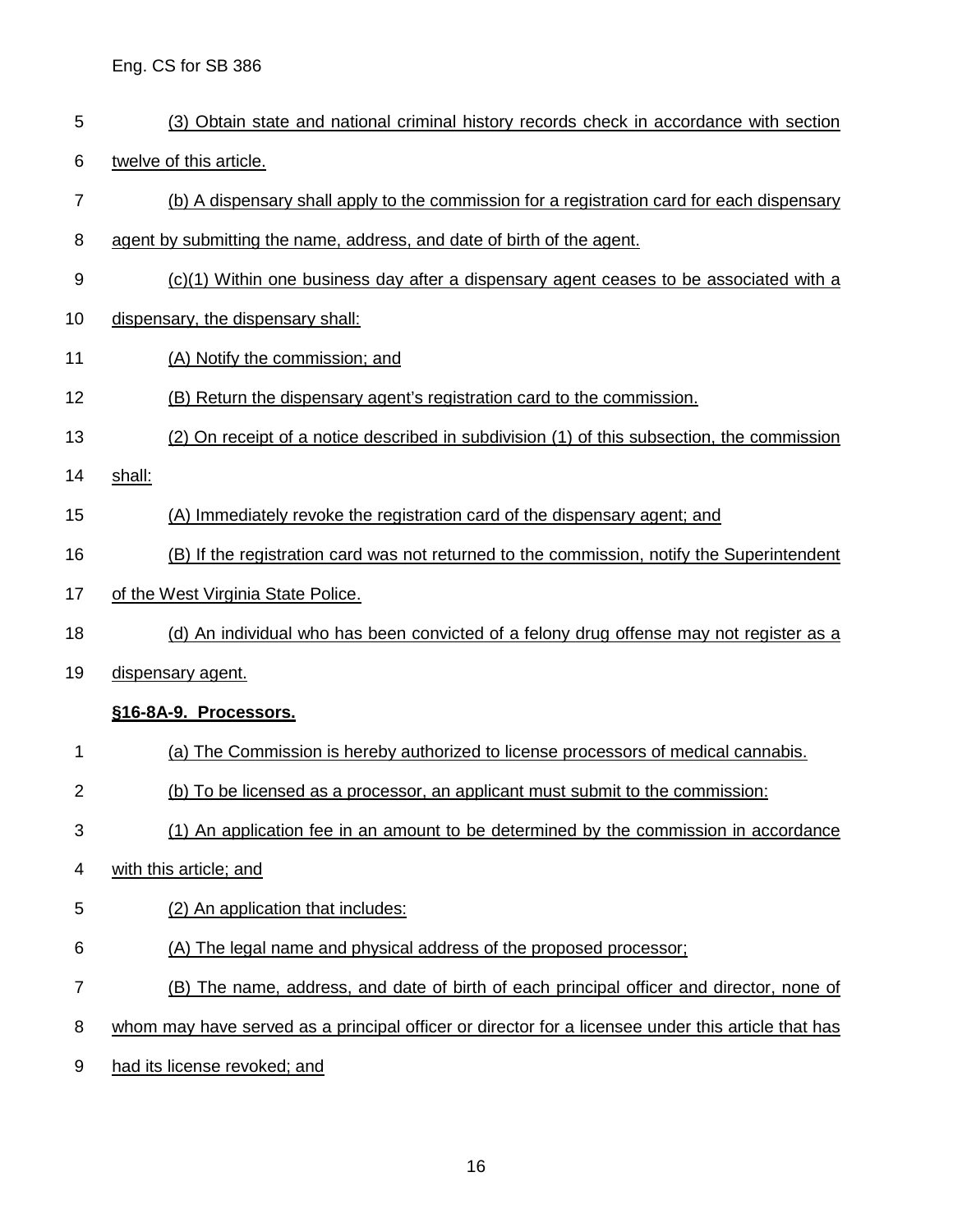- (C) Operating procedures that the processor will use, consistent with commission regulations for oversight, including storage of cannabis, extracts, and products containing cannabis only in enclosed and locked facilities.
- (c) The commission shall establish an application review process for granting processor
- licenses in which applications are reviewed, evaluated, and ranked based on criteria established
- by the commission.
- (d)(1) Upon initial issuance, a processor license shall be valid for four years.
- (2) Upon renewal, a processor license shall be valid for two years.
- (e) A processor licensed under this section or a processor agent registered pursuant to
- section ten of this article may not be prosecuted or penalized under state law for acquiring,
- possessing, processing, transferring, transporting, selling, distributing, or dispensing cannabis,
- products containing cannabis, related supplies, or educational materials for use by a licensee
- under this article or a qualifying patient or a caregiver in compliance with the provisions of this
- article.
- (f) The commission shall establish requirements for security and product handling
- procedures that a processor must meet to obtain a license under this section, including a
- 26 requirement for a product-tracking system.
- (g) A processor licensed under this section shall allow the commission or its agents to
- inspect licensed facilities at any time without the necessity of a warrant to ensure compliance with
- this article.
- (h) The commission may impose penalties or rescind the license of a processor that does
- not meet the standards for licensure set by the commission.

#### **§16-8A-10. Processor Agents.**

- (a) A processor agent shall:
- (1) Be at least twenty-one years old;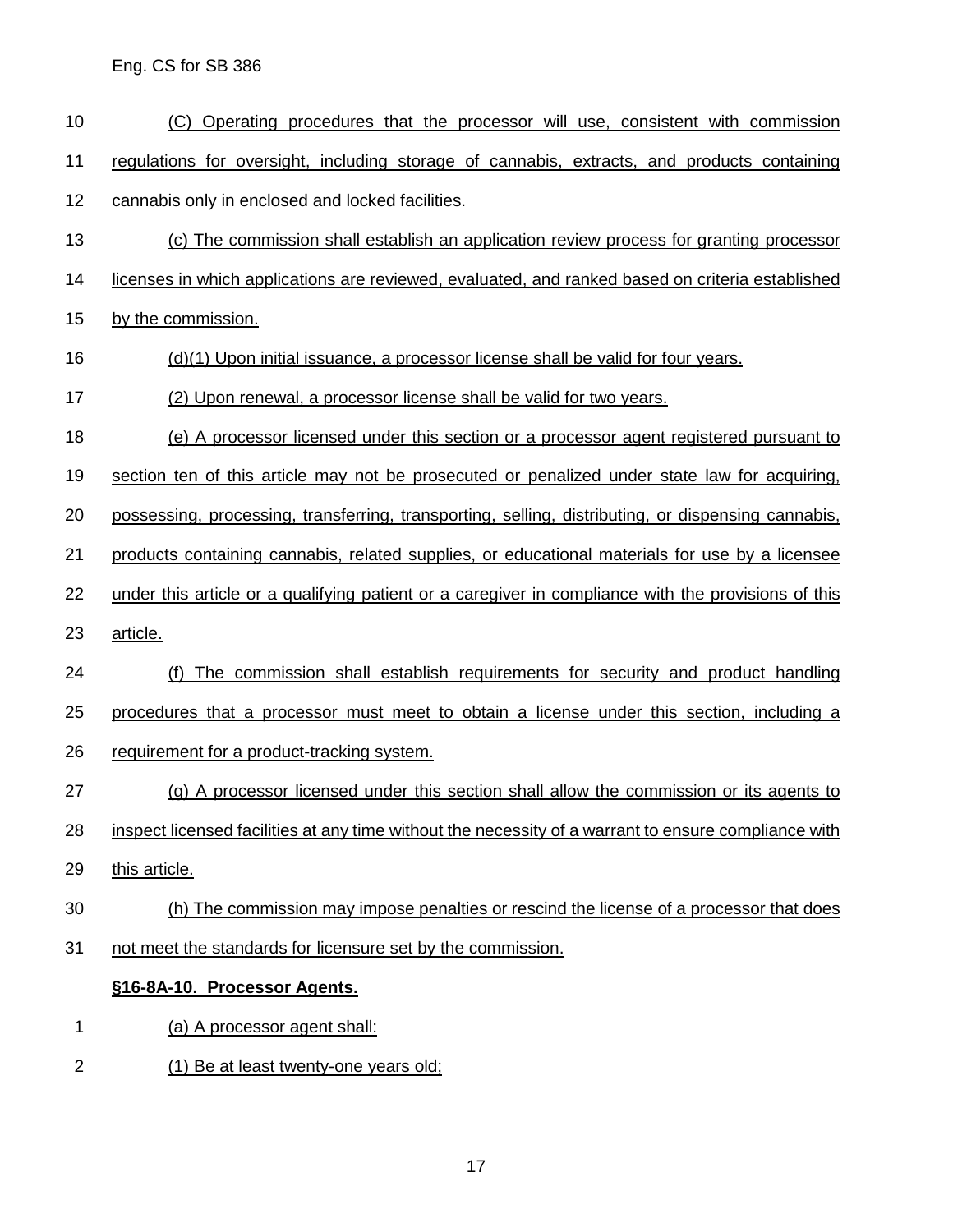| 3              | Be registered with the commission before the agent may volunteer or work for a<br>(2)          |
|----------------|------------------------------------------------------------------------------------------------|
| 4              | processor; and                                                                                 |
| 5              | (3) Obtain state and national criminal history records check in accordance with section        |
| 6              | twelve of this article.                                                                        |
| 7              | (b) A processor agent shall apply to the commission for a registration card for each           |
| 8              | processor agent by submitting the name, address, and date of birth of the agent.               |
| 9              | $(c)(1)$ Within one business day after a processor agent ceases to be associated with a        |
| 10             | processor, the processor shall:                                                                |
| 11             | (A) Notify the commission; and                                                                 |
| 12             | (B) Return the processor agent's registration card to the commission.                          |
| 13             | (2) On receipt of a notice described in subdivision (1) of this subsection, the commission     |
| 14             | shall:                                                                                         |
| 15             | (A) Immediately revoke the registration card of the processor agent; and                       |
| 16             | (B) If the registration card was not returned to the commission, notify the Superintendent     |
| 17             | of the West Virginia State Police.                                                             |
| 18             | (d) An individual who has been convicted of a felony drug offense may not register as a        |
| 19             | processor agent.                                                                               |
|                | §16-8A-11. Independent Laboratories.                                                           |
| 1              | (a) The commission shall register a public criminal justice agency as the primary testing      |
| $\overline{c}$ | laboratory to test cannabis and products containing cannabis that are to be sold in the state. |
| 3              | (b) The commission may register additional private independent testing laboratories to test    |
| 4              | cannabis and products containing cannabis that are to be sold in the state.                    |
| 5              | (c) To be registered as a private independent testing laboratory, a laboratory shall:          |
| 6              | (1) Meet the application requirements established by the commission;                           |
| 7              | (2) Pay any applicable fee required by the commission; and                                     |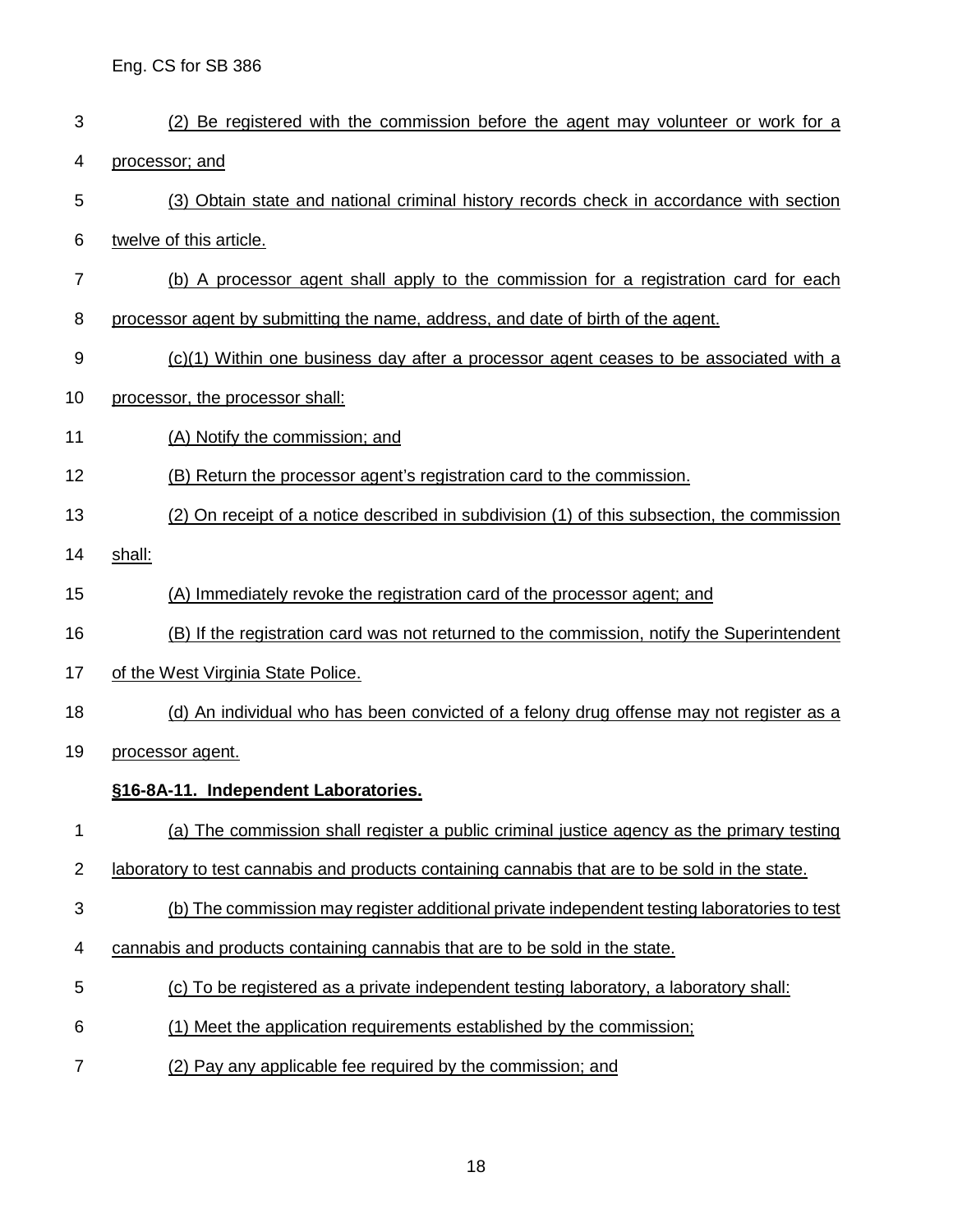- (3) Meet the standards and requirements for accreditation, inspection, and testing
- established by the commission.
- (d) The commission shall adopt regulations that establish:
- (1) The standards and requirements to be met by an independent laboratory to obtain a
- registration;
- (2) The standards of care to be followed by all testing laboratories;
- (3) The initial and renewal terms for an independent laboratory registration and the
- renewal procedure; and
- (4) The bases and processes for denial, revocation, and suspension of a registration of an
- independent testing laboratory.
- (d) The commission may inspect any independent testing laboratory registered under this
- 19 section to ensure compliance with this article.

### **§16-8A-12. Criminal records check.**

- (a) The commission and the State Police shall enter into a memorandum of understanding
- regarding criminal records checks that include, at a minimum, the following:
- (1) Any applicant is required to submit to the State Police all information necessary to
- complete a nationwide background check consisting of inquiries of the National Instant Criminal
- Background Check System, the West Virginia criminal history record responses and the National
- Interstate Identification Index;
- 7 (2) The applicant is required to pay all fees associated with the background checks;
- (3) The State Police shall complete the background checks promptly upon receipt of all
- necessary information and fees; and
- (4) The State Police shall forward to the commission and to the applicant the criminal
- history record information of the applicant forthwith.
- (b) Information obtained from the background checks required under this section shall be:
- (1) Confidential and may not be disseminated other than as authorized in this section; and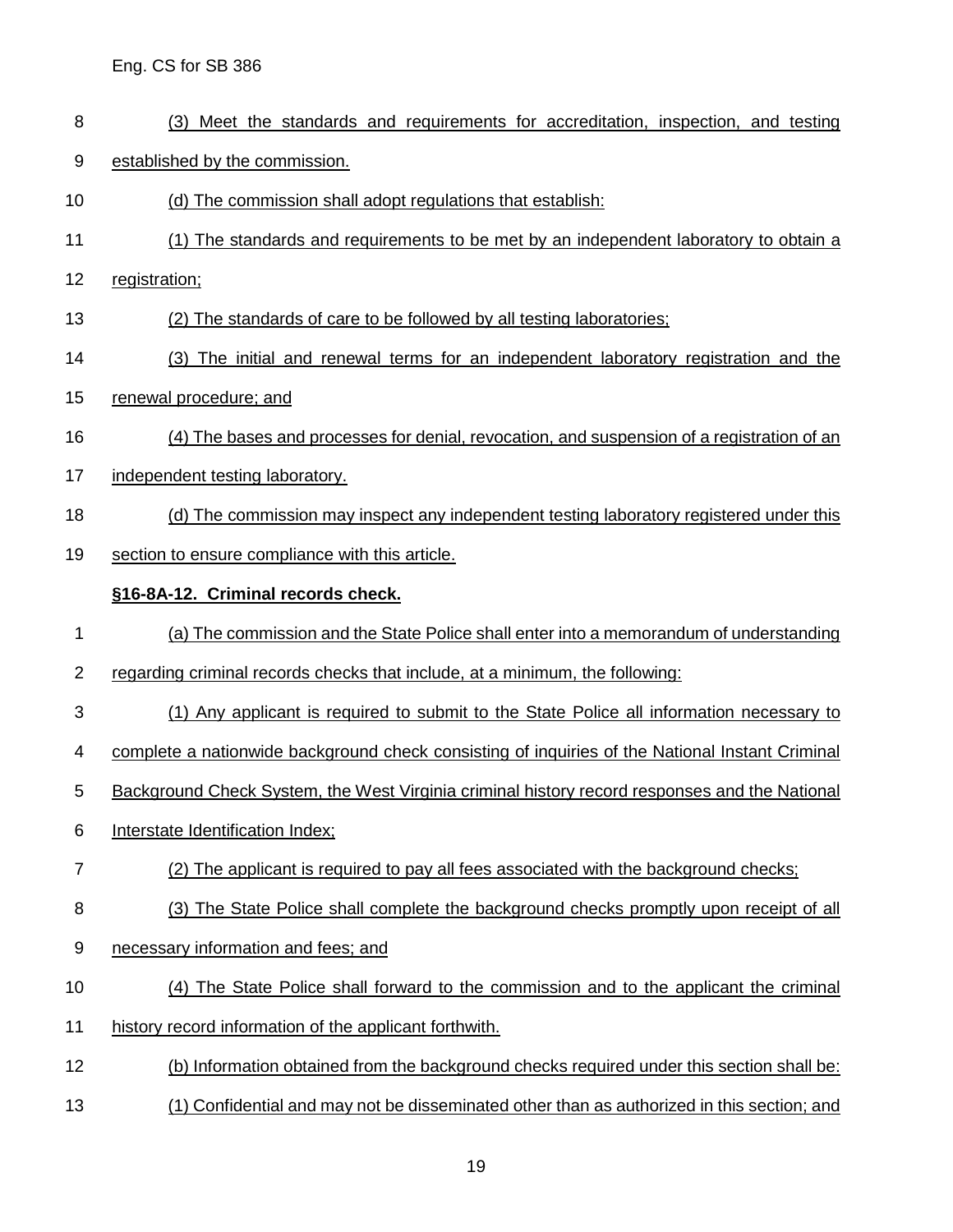- (2) Used only for the registration purpose authorized by this article.
- (c) The subject of a criminal history records check under this section may appeal the

contents of the printed statement issued, as authorized by relevant criminal history database.

#### **§16-8A-13. Offenses; Exempted behaviors.**

- (a) The following persons when acting in strict compliance with the provisions of this article
- are not subject to arrest, prosecution, civil or administrative penalty, including a civil penalty or
- disciplinary action by a professional licensing board, or be denied any right or privilege, for:
- (1) A qualifying patient:
- (A) In possession of an amount of medical cannabis determined by the commission to
- constitute a thirty-day supply; or
- (B) In possession of an amount of medical cannabis that is greater than a thirty-day supply
- 8 if the qualifying patient's certifying physician stated in the written certification that a thirty-day
- supply would be inadequate to meet the medical needs of the qualifying patient;
- (2) A grower licensed under section six of this article or a grower agent registered under
- section six of this article;
- (3) A certifying physician;
- 13 (4) A caregiver;
- (5) A dispensary licensed under section seven of this article or a dispensary agent
- registered under section eight of this article;
- (6) A processor licensed under section nine of this article or a processor agent registered
- under section ten of this article; or
- (7) A hospital, medical facility, or hospice program where a qualifying patient is receiving
- treatment.
- (b) (1) A who knowingly distributes, possesses with intent to distribute or manufactures
- cannabis that has been diverted in violation of the provisions of this article from a qualifying
- patient, caregiver, licensed grower, or licensed dispensary, is guilty of a felony and, upon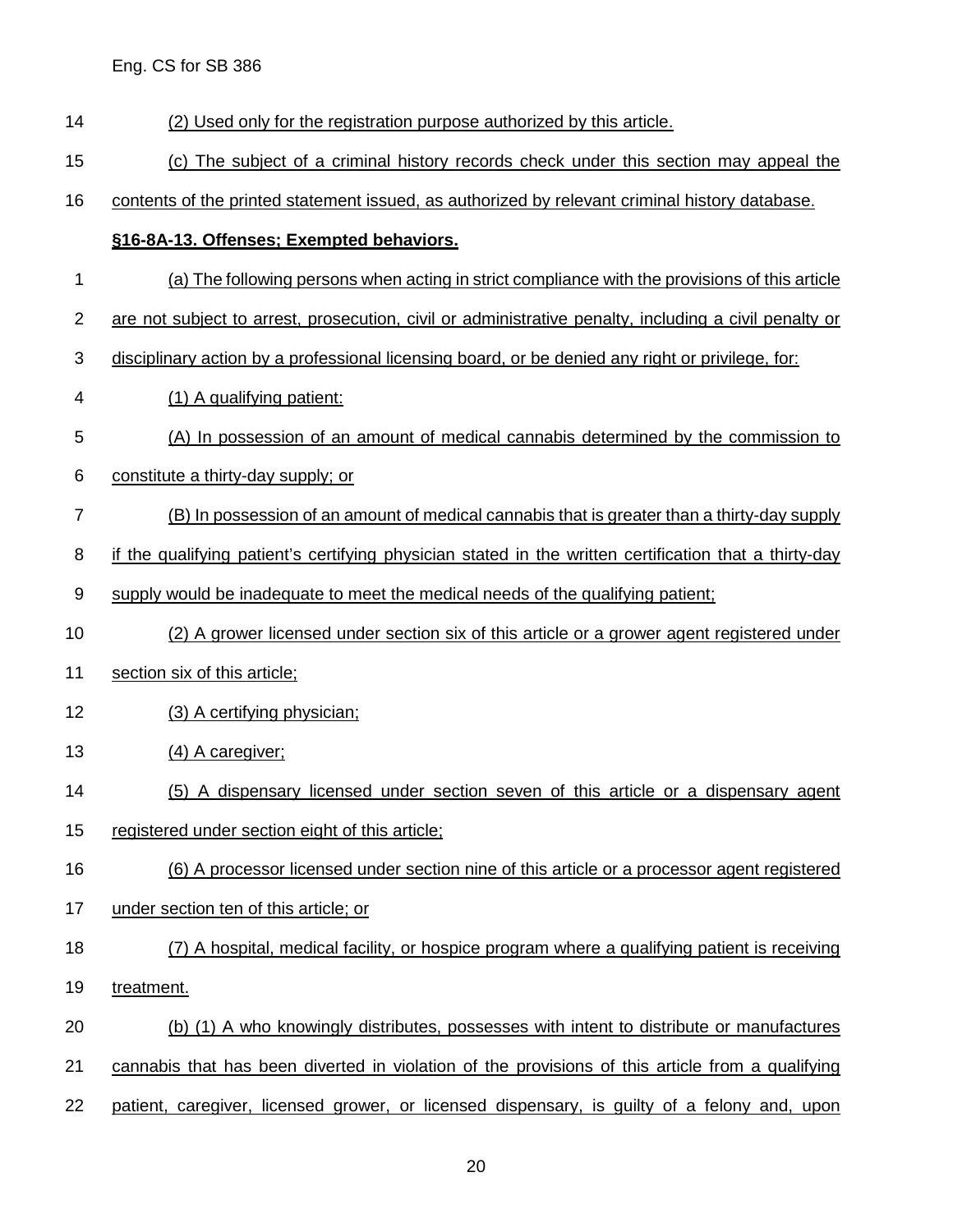- conviction, shall be imprisoned in a state correctional facility for not less than one nor more than
- five years, fined not more than \$10,000, or both fined and imprisoned.
- (2) The offense set forth in this subsection is separate and distinct from other provisions
- of this code prohibiting the manufacture, possession, or distribution of marijuana under this code.

#### **§16-8A-14. Conduct not protected.**

- (a) This article may not be construed to authorize any individual to engage in, and does
- 2 not prohibit the imposition of any civil, criminal, or other penalties for, the following:
- (1) Undertaking any task under the influence of marijuana or cannabis, when doing so
- would constitute negligence or professional malpractice;
- (2) Operating, navigating, or being in actual physical control of any motor vehicle, aircraft,
- or boat while under the influence of marijuana or cannabis;
- (3) Smoking marijuana or cannabis in any public place;
- (4) Smoking marijuana or cannabis in a motor vehicle; or
- (5) Except as provided in subsection (b) of this section, smoking marijuana or cannabis
- on a private property that:
- (A)(i) Is rented from a landlord; and
- 12 (ii) Is subject to a policy that prohibits the smoking of marijuana or cannabis on the
- property; or
- (B) Is subject to a policy that prohibits the smoking of marijuana or cannabis on the
- property of an attached multi-residence dwelling adopted by the council of unit owners, for entities
- regulated by chapter thirty-six-a of this code, or the executive board of a unit owner's association,
- 17 for entities regulated by chapter thirty-six-b of this code.
- (b) The provisions of subdivision (5), subsection (a) of this section do not apply to
- vaporizing cannabis.
- (c) This article may not be construed to provide immunity or an affirmative defense to a
- person who violates the provisions of this article from criminal prosecution for a violation of any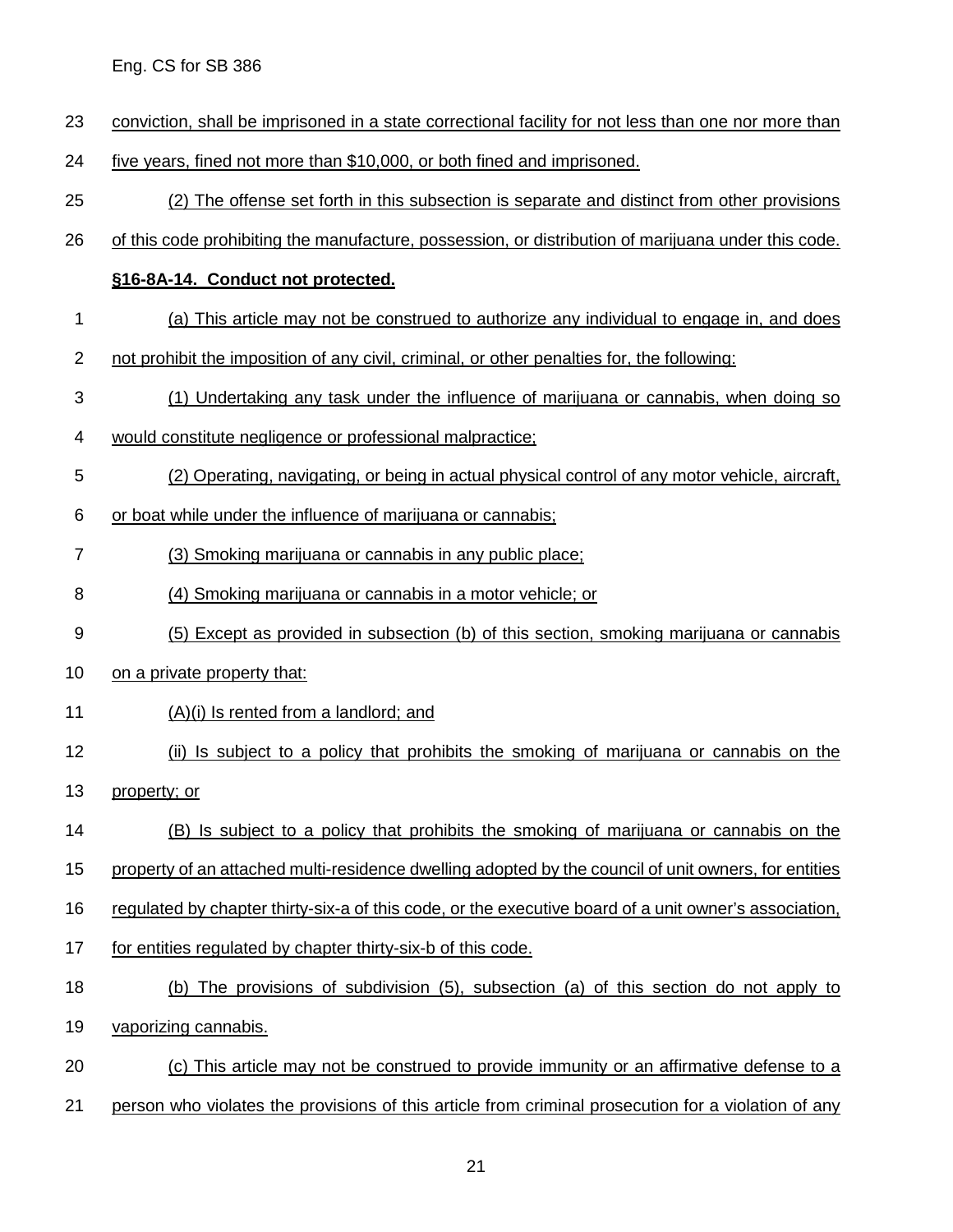- 22 law prohibiting or regulating the use, possession, dispensing, distribution, or promotion of
- controlled dangerous substances, dangerous drugs, detrimental drugs, or harmful drugs, or any

conspiracy or attempt to commit any of those offenses.

- (d) This article may not be construed to require a hospital, medical facility, or hospice
- program to report to the commission any disciplinary action taken by the hospital, medical facility,
- or hospice program against a certifying physician, including the revocation of privileges, after the
- 28 registration of the certifying physician by the commission.
- (e) This article may not be construed to prohibit a person from being concurrently licensed
- by the commission as a grower, a dispensary, or a processor.

### **§16-8A-15. State employee actions and federal law.**

- (a) Notwithstanding any provision of this code to the contrary, a state employee who incurs
- 2 counsel fees in connection with a federal criminal investigation or prosecution solely related to
- the employee's good faith discharge of public responsibilities under this article is eligible for
- reimbursement of counsel fees.
- (b) The Governor may suspend implementation of this article upon making a formal determination that there is a reasonable chance of federal prosecution of state employees for
- 
- involvement with implementation of this article.

### **§16-8A-16. Rulemaking.**

 The commission may, in consultation with the Secretary of the Department of Health and Human Resources and the Commissioner of Agriculture, promulgate emergency rules pursuant to the provisions of section fifteen, article three, chapter twenty-nine-a of this code to implement 4 the provisions of this article and shall, in consultation with the Secretary of the Department of Health and Human Resources and the Commissioner of Agriculture, subsequently propose rules for legislative approval in accordance with the provisions of article three, chapter twenty-nine-a of 7 this code.